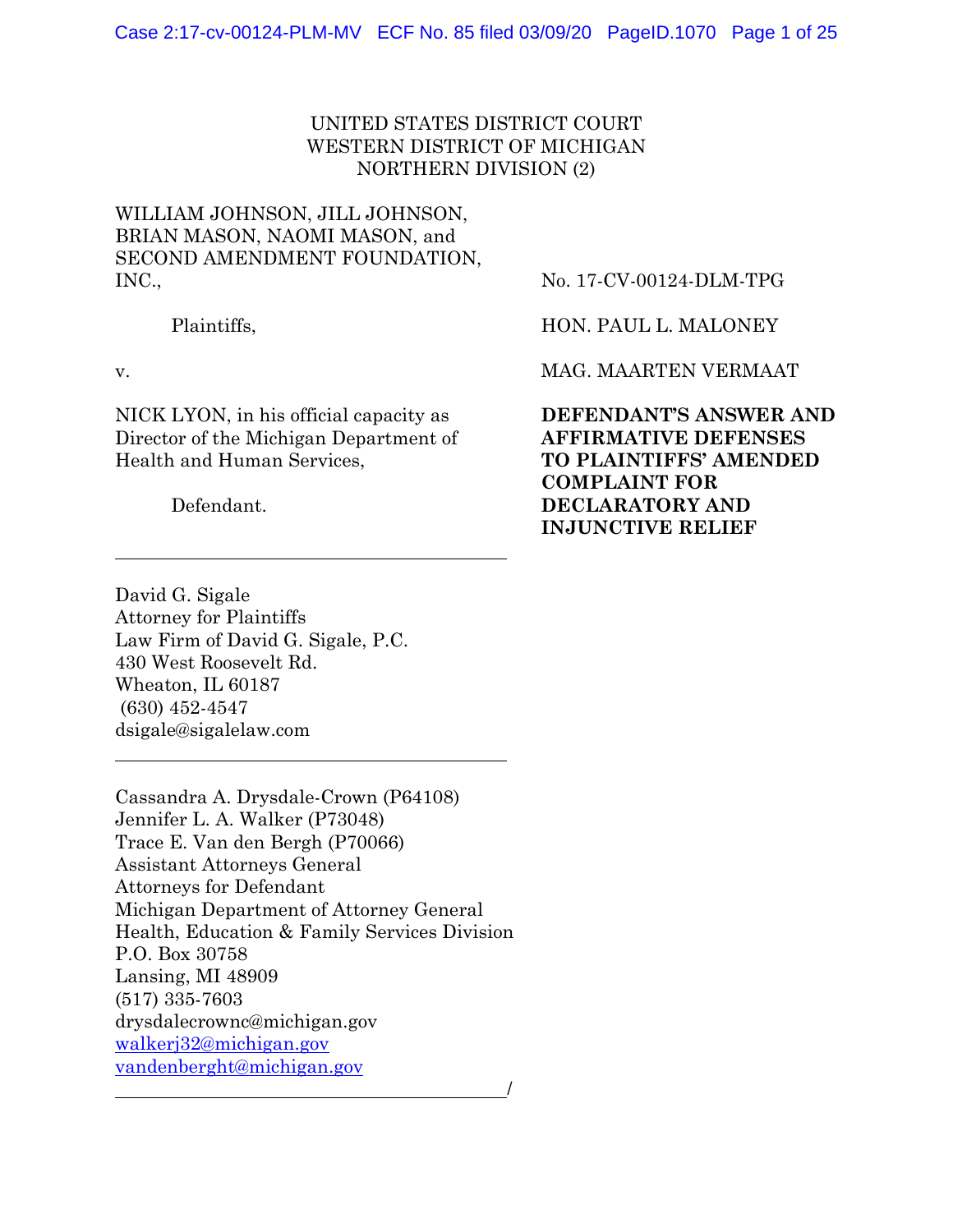### **DEFENDANT'S ANSWER AND AFFIRMATIVE DEFENSES TO PLAINTIFFS' AMENDED COMPLAINT FOR DECLARATORY AND INJUNCTIVE RELIEF**

Defendant, Robert Gordon,<sup>1</sup> by and through his attorneys, Assistant Attorneys General Cassandra Drysdale-Crown, Jennifer L. A. Walker, and Tracy E. Van den Bergh, answers each paragraph of the Amended Complaint for Declaratory and Injunctive Relief, restated herein, as follows:

### **INTRODUCTION**

1. This is an action pursuant to 42 U.S.C. § 1983 for deprivation of civil rights under color of law, which seeks equitable, declaratory, and injunctive relief challenging the State of Michigan's prohibition on the bearing of firearms for selfdefense by otherwise qualified Michigan residents who are or wish to be foster parents.

**ANSWER: Neither admit nor deny. This paragraph states legal conclusions and/or arguments, rather than making allegations of fact, therefore no response is necessary. To the extent it makes allegations of fact such that a response is required by this Court, Defendant neither admits nor denies on grounds that he is without knowledge or information sufficient to form a belief about the truth of this allegation.** 

<sup>1</sup> Robert Gordon replaced Nick Lyon as the Director of the Michigan Department of Health and Human Services. Pursuant to Fed. R. Civ. P. 25(d), Robert Gordon is automatically substituted as a party.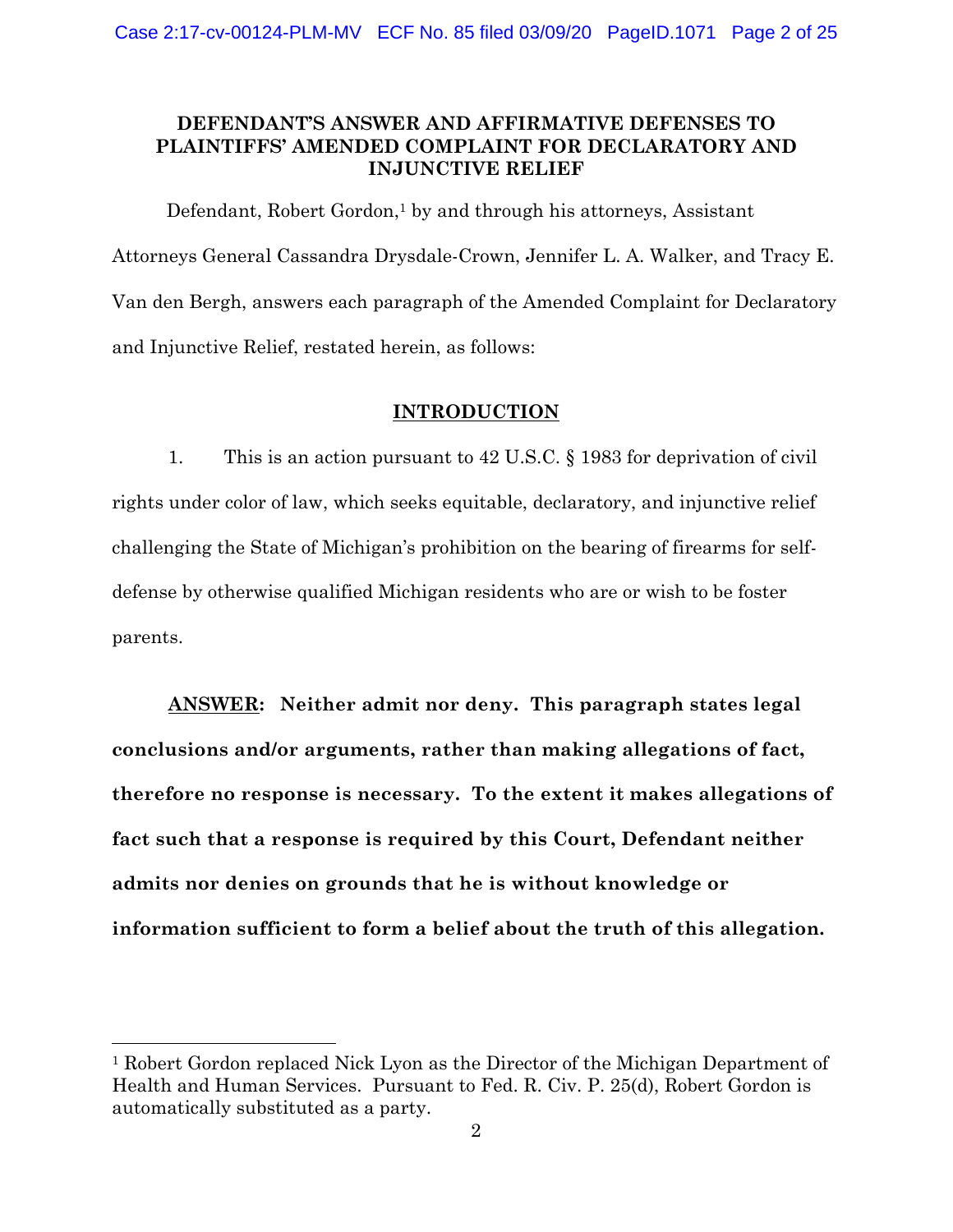2. The Second Amendment "guarantee[s] the individual right to possess and carry weapons in case of confrontation," *District of Columbia v. Heller*, 554 U.S. 570, 128 S.Ct. 2783, 2797 (2008), and is "fully applicable against the States," *McDonald v. City of Chicago*, 561 U.S. 3025, 130 S. Ct. 3020, 3026 (2010).

**ANSWER: Admit this paragraph accurately quotes portions of the Supreme Court's opinions in** *District of Columbia v. Heller***, 554 U.S. 570, 592 (2008) and** *McDonald v. City of Chicago***, 561 U.S. 742, 750 (2010).** 

3. However, the MDHHS, by implementing Rules for Foster Families with requirements and restrictions that are close to functional bans on the keeping and bearing of firearms for self-defense, both in and out of the home, nearly completely prohibits foster parents, and those who would be foster parents, from the possession and bearing of readily-available firearms for the purpose of self-defense. This violates Plaintiffs' constitutional rights under the Second and Fourteenth Amendments.

**ANSWER: Deny all allegations of fact within this paragraph as untrue. As to legal conclusions, although no response is necessary, Defendant denies the legal conclusions as untrue.** 

4. Plaintiffs seek to establish that the recognition and incorporation of the Second Amendment, and the Fourteenth Amendment's due process and equal protection clauses, renders the State's ban on the possession and bearing of readily available firearms by foster parents, and would-be foster parents, unconstitutional. As the Plaintiffs only seek to be treated the same as other law-abiding Michigan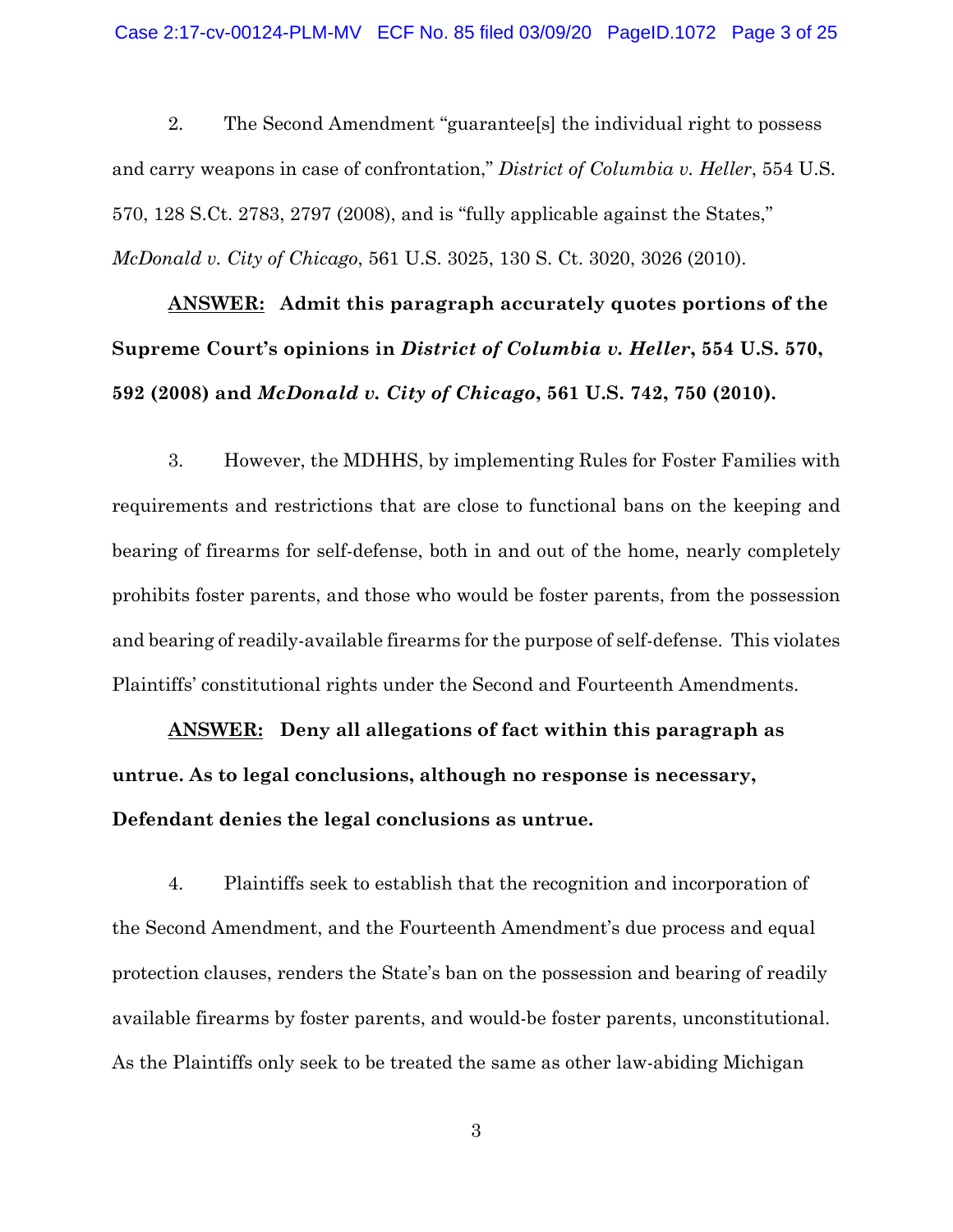residents, the Second and Fourteenth Amendments render a ban such as that challenged in this action, impermissible.

**ANSWER: This paragraph states legal conclusions and/or arguments, rather than making allegations of fact, therefore no response is necessary. To the extent it makes allegations of fact such that a response is required by this Court, deny the allegations in Paragraph 4.2**

5. This action is not about the issue of "safe storage" laws generally, but only insofar as the State requirements and restrictions prohibit foster parents, and those who would be foster parents, from the possession and bearing of readilyavailable firearms for the purpose of self-defense, both in and out of their homes.

**ANSWER: This paragraph states legal conclusions and/or arguments, rather than making allegations of fact, therefore no response is necessary. To the extent it makes allegations of fact such that a response is required by this Court, Defendant neither admits nor denies on grounds that he is without knowledge or information sufficient to form a belief about the truth of this allegations.** 

### **JURISDICTION AND VENUE**

6. This Court has subject matter jurisdiction pursuant to 28 U.S.C. §§ 1331, 1343, 2201, 2202 and 42 U.S.C. § 1983, in that this action seeks to redress

<sup>2</sup> This Court's previous Opinion and Order dismissed Plaintiffs' Substantive Due Process and Equal Protection Claims. (Doc. 48.) Accordingly, Plaintiffs are precluded from relitigating these same claims.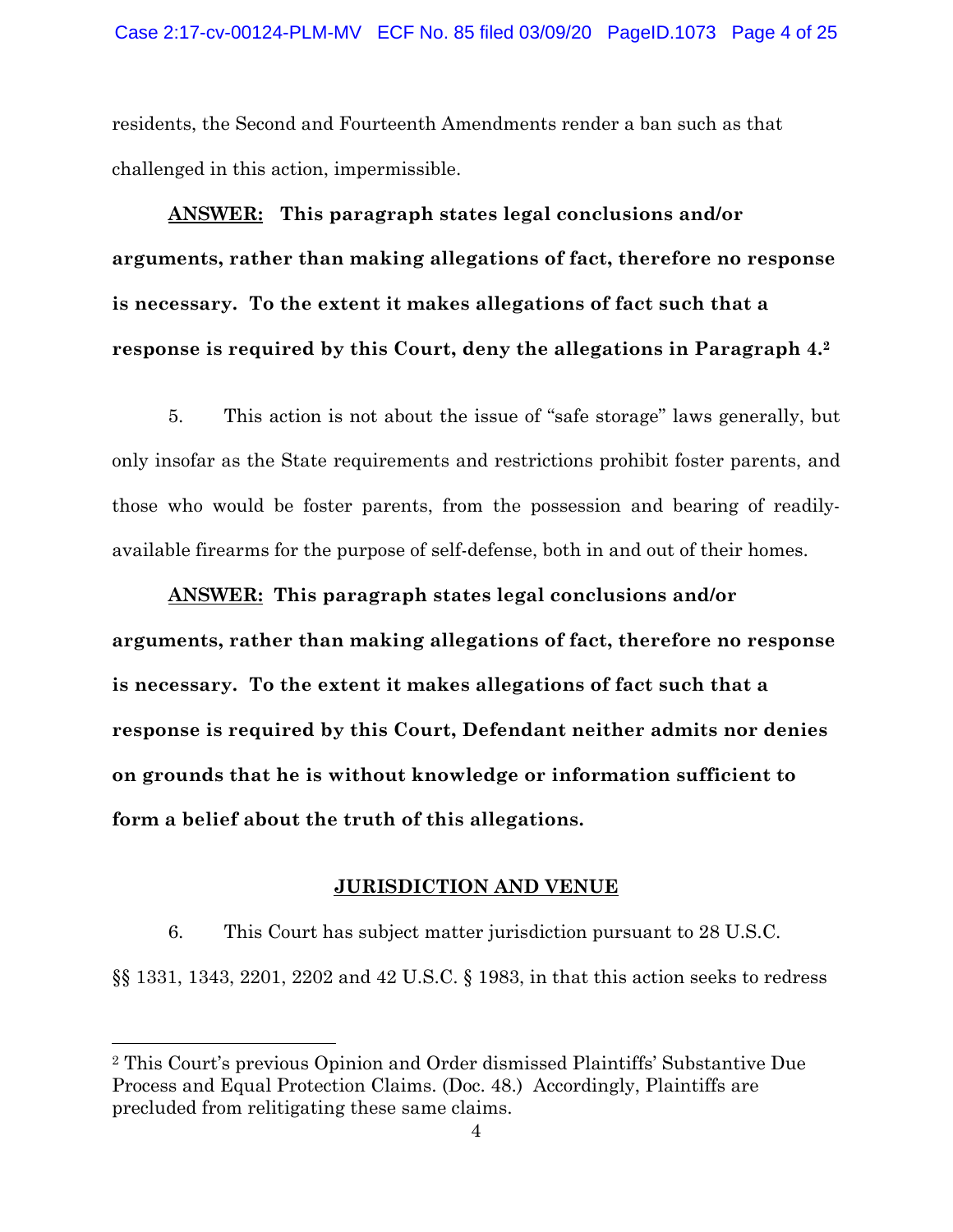the deprivation, under color of the laws, statute, ordinances, regulations, customs, and usages of the Defendants as they execute, administer and enforce the complained-of laws, of the rights, privileges or immunities secured by the United States Constitution and by Acts of Congress.

**ANSWER: Plaintiffs' assertions that this Court has subject matter jurisdiction and legal remedies available under 42 U.S.C. §§ 1331.132.2201.2202 and under 42 U.S.C. § 1983, are legal conclusions and no response is necessary. Nevertheless, Defendant admits he conducts his official duties in this District which include the execution, administration, and enforcement of Foster Family Homes and Mich. Admin. Code R. 400.9415. To the extent Plaintiffs make allegations of fact in Paragraph 6, Defendant is without knowledge or information sufficient to form a belief about the truth of the allegations in Paragraph 6, except admit that Plaintiffs purport to establish the Court's jurisdiction as described therein, and respectfully refer the Court to the statutes cited therein for a complete and accurate statement of their contents and application.** 

7. This Court has personal jurisdiction over the Defendant because, *inter alia*, he acted under the color of laws, policies, customs, and/or practices of the State of Michigan and/or within the geographic confines of the State of Michigan.

**ANSWER: Admit Defendant Robert Gordon conducts his official duties in this District, which include the execution, administration, and enforcement of Foster Family Homes and Foster Family Group Homes**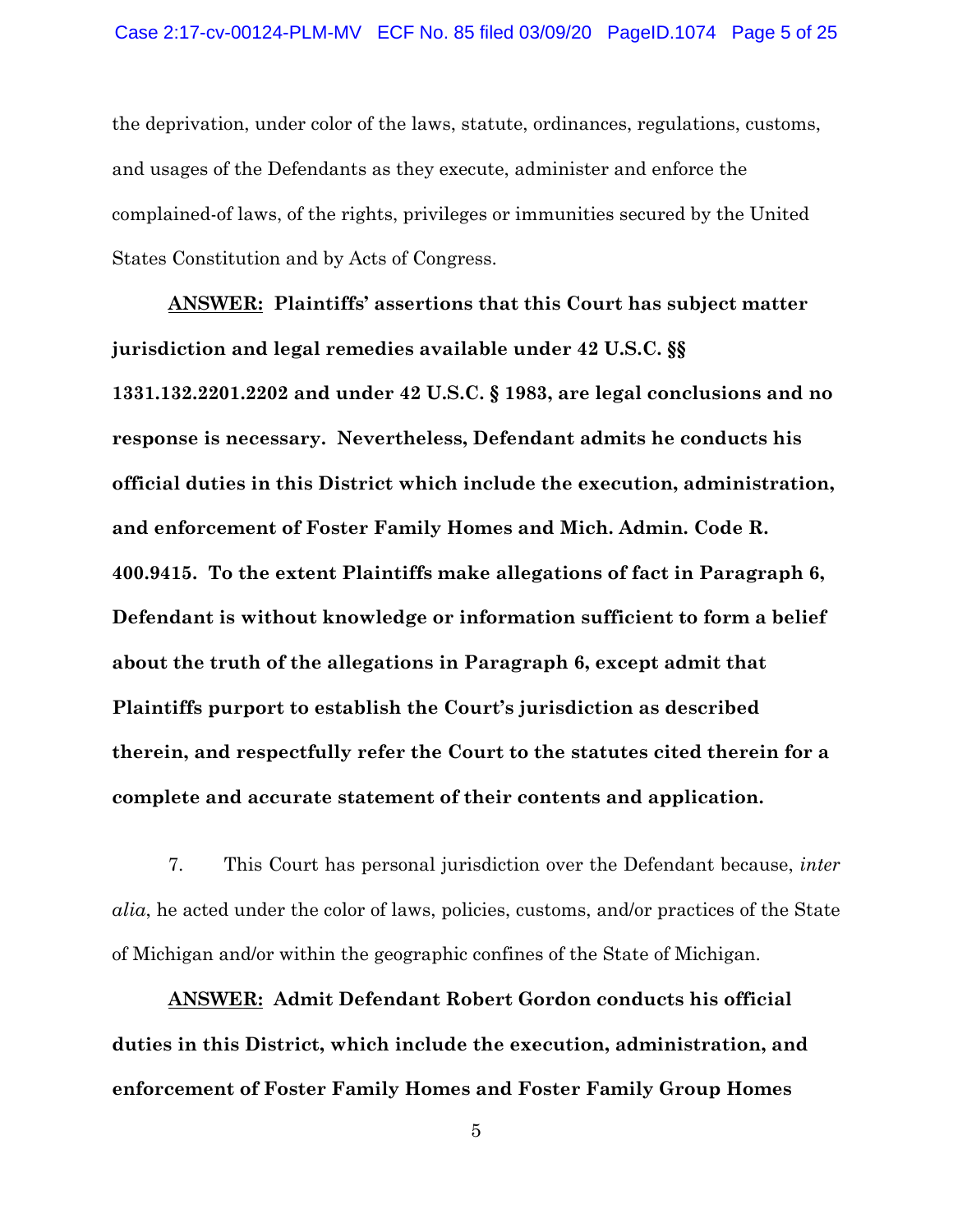**(amended) Rule 400.9415 while employed at the Michigan Department of Health and Human Services. As to Plaintiffs' legal claims, no response is necessary.** 

8. Venue is proper pursuant to 28 U.S.C. § 1391 because the Defendant executes, administers, and enforces the complained-of laws against Plaintiffs in this District, and because the events and omissions giving rise to this action are harming Plaintiffs in this District, and the Defendant's rules and policies were enacted in the State capital in this District.

**ANSWER: Deny that Defendant executes, administers, and enforces complained of laws against Plaintiffs. Deny Plaintiffs' assertion that events and omissions giving rise to this action are harming Plaintiffs. Admit Defendant's (amended) Rule 400.9415 received the State seal. Deny Plaintiffs' remaining allegations asserted in Paragraph 6.** 

#### **PLAINTIFFS**

9. Plaintiff William Johnson is 57 years old, and resides with his family in Ontonagon, Michigan. Johnson is retired from the United States Marine Corps following disability, and also worked as a truck driver. He has lived in Ontonagon for nine years and lived in the Grand Rapids area prior to that. William also possesses a Michigan Concealed Pistol License. In sum, he has many solid connections to the State of Michigan and the Ontonagon area, including his wife and his grandson who still reside in the area.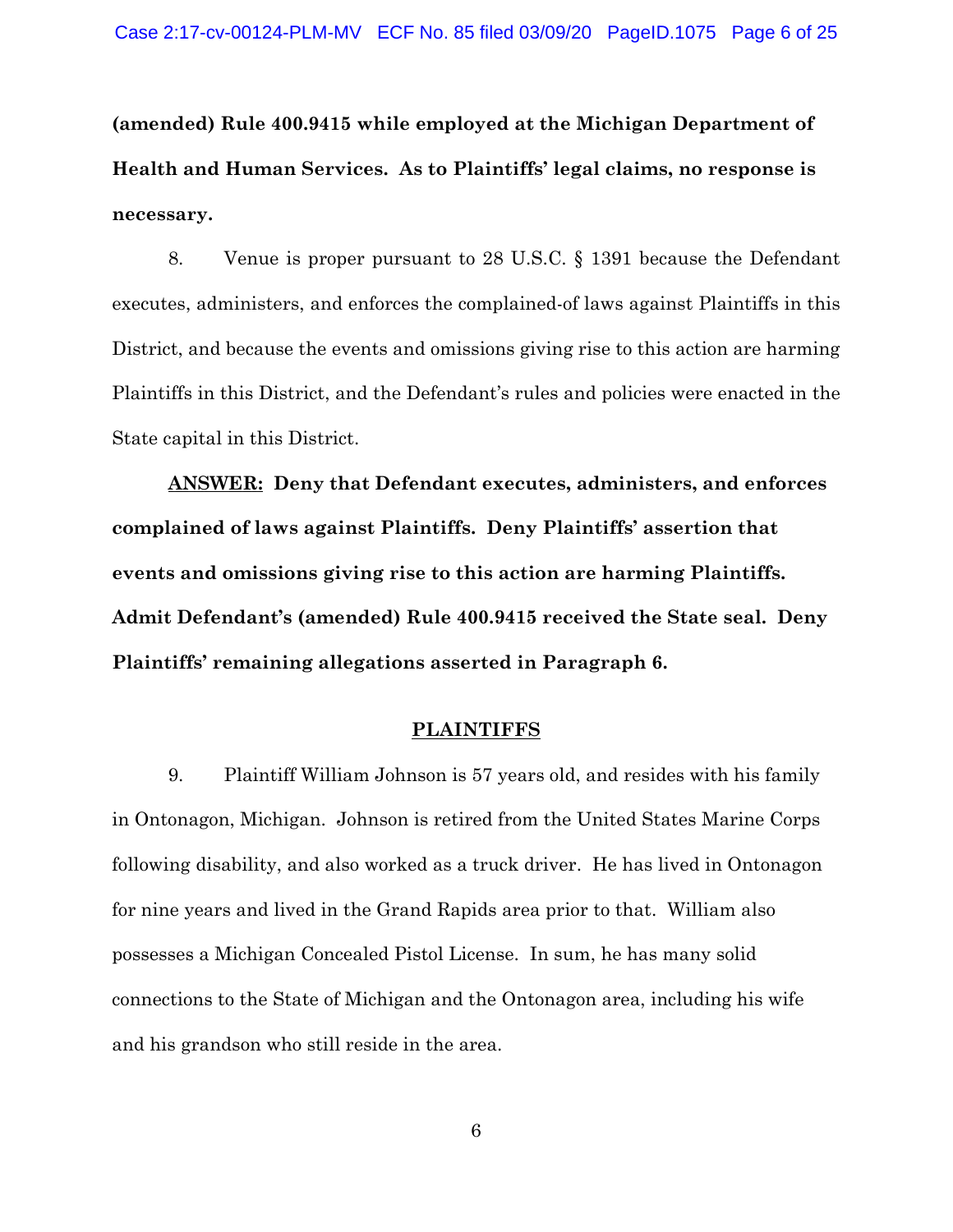**ANSWER: Neither admit nor deny for the reason that Defendant is without knowledge or information sufficient to form a belief as to the truth of the allegations in Paragraph 9.** 

10. Plaintiff Jill Johnson resides with her family in Ontonagon, Michigan. She owns a tackle shop in Ontonagon, and likewise has many connections to Ontonagon and the State of Michigan.

**ANSWER: Neither admit nor deny for the reason that Defendant is without knowledge or information sufficient to form a belief as to the truth of the allegations in Paragraph 10.** 

11. The Johnsons were asked by the State of Michigan to be foster parents to their grandchild. When Johnson and Jill and Mason went to pick up Johnson's grandson at the MDHHS, Johnson was searched. Even though Johnson was not carrying a firearm, the MDHHS officials still demanded to see Johnson's Concealed Pistol License. The caseworkers stated that Mr. Johnson, a 100% disabled veteran, was going to have to give them the serial numbers for all of his guns, including shotguns and rifles. When Johnson questioned the caseworkers about this, they told him: "if you want to care for your grandson you will have to give up some of your constitutional rights." They then told the Johnsons that "there would not be a power struggle, that they would just take his grandson and place him in a foster home." The MDHHS later said they had "big concerns" over Johnson exercising his Second Amendment rights and carrying a firearm. There is nothing in Johnson's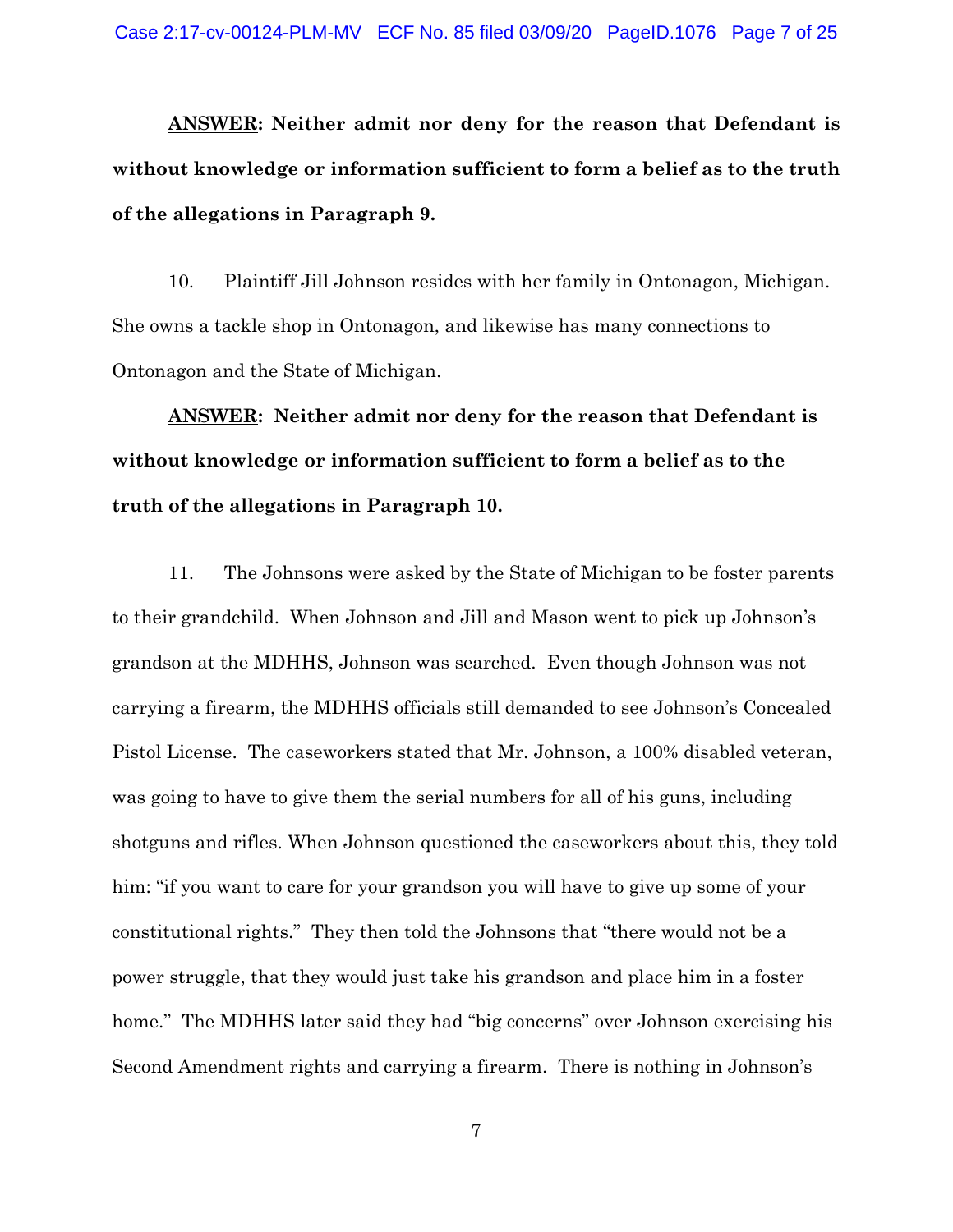history that would warrant such concerns.

**ANSWER: Contrary to Fed. R. Civ. P. 10(b), Plaintiffs state several sets of circumstances over the course of eight sentences, most of which also contain multiple allegations. Subject to and without waiving Defendant's objection to improper pleading, Defendant admits the Johnsons were asked by the State of Michigan – by MDHHS - to be foster parents for their grandchild. Deny Johnson and Jill and Mason went to pick up Johnson's grandson at MDHHS, and by way of further explanation, admit the Johnsons picked up their grandson at MDHHS. Deny as untrue that Mr. and Mrs. Johnson were searched. Defendant admits Mr. and Mrs. Johnson were not carrying firearms. Deny as untrue that MDHHS officials demanded to see Mr. Johnson's Concealed Pistol License when he went to the local office to pick up his grandchild and deny that caseworkers stated Mr. Johnson would have to give them the serial numbers of all his guns when he went to the local office to pick up his grandchild. Admit Mr. Johnson later produced the license as part of the relative home study process. Deny as untrue that Department staff made the statements quoted by Plaintiffs when Mr. Johnson went to the local office to pick up his grandchild. As to the remainder of the allegations, neither admit nor deny for the reason Defendant is without knowledge or information sufficient to form a belief as to their truth.**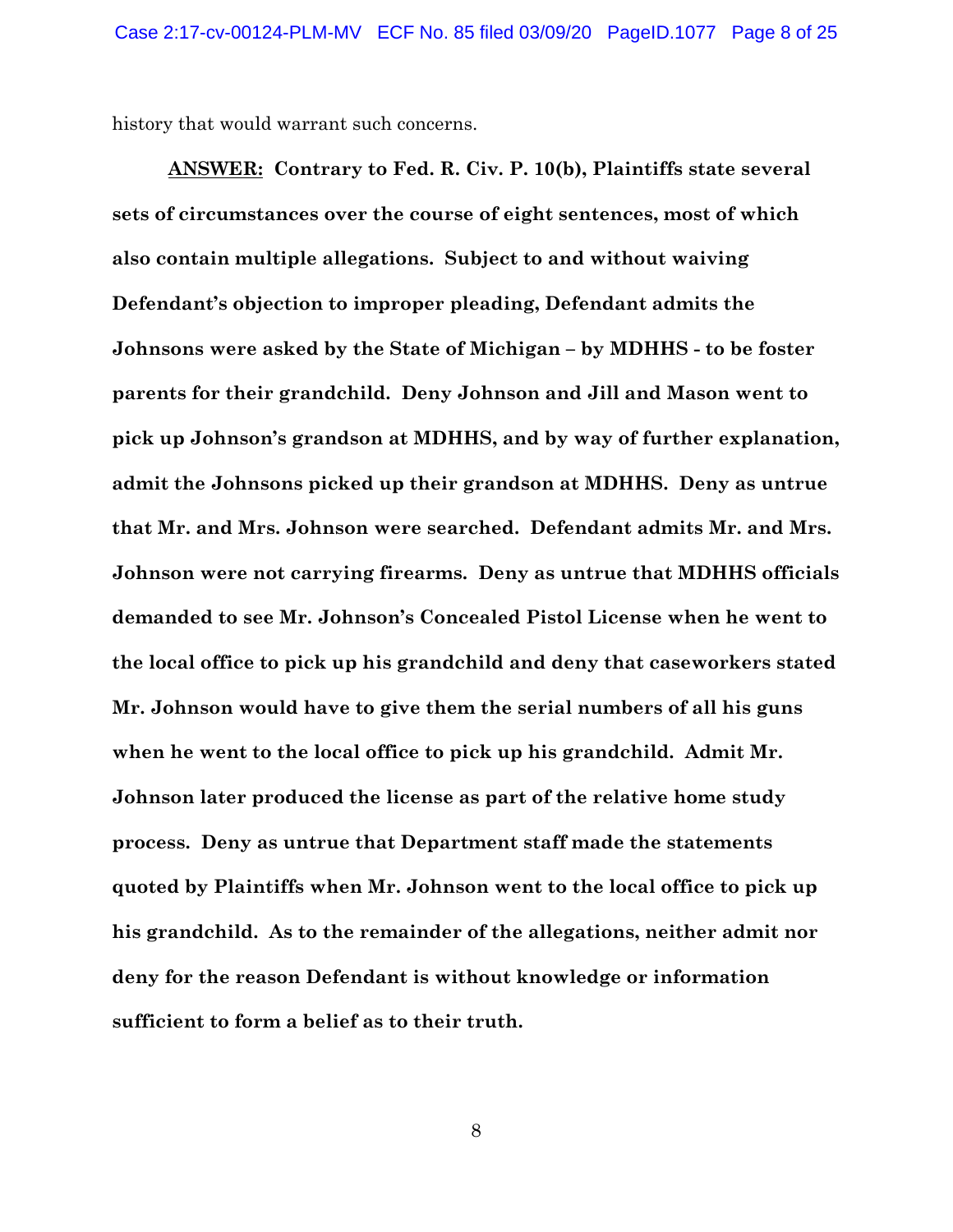12. Two weeks after that, in Gogebic County Court to have the Johnsons' grandson formally placed with them, the Judge in passing told the Johnsons they would have to comply with the firearms restrictions if they wanted to care for their grandson. The Judge said during the hearing: "We know we are violating numerous constitutional rights here, but if you do not comply, we will remove the boy from your home."

**ANSWER: Neither admit nor deny because Defendant is without knowledge or information sufficient to form a belief as to the truth of the allegation that the Judge in passing spoke with the Johnsons. Deny as untrue the quoted statement made by the Judge during the hearing referenced in Paragraph 12.** 

13. The Johnsons are licensed foster parents in the State of Michigan. **ANSWER: Admit.**

14. Plaintiff Brian Mason is 38 years old, and resides with his family in Ontonagon, Michigan. Brian has been the Pastor at the Ontonagon Baptist Church in Ontonagon, Michigan for nine years. He is also the Chair of the Ontonagon County Department of Health and Human Services Board. Prior to that, he started a church on Drummond Island, Michigan. Brian also possesses a Michigan Concealed Pistol License and is an NRA certified range officer. In sum, he has many solid connections to the State of Michigan and the Ontonagon area, including his wife and the two of his three children who still reside in the area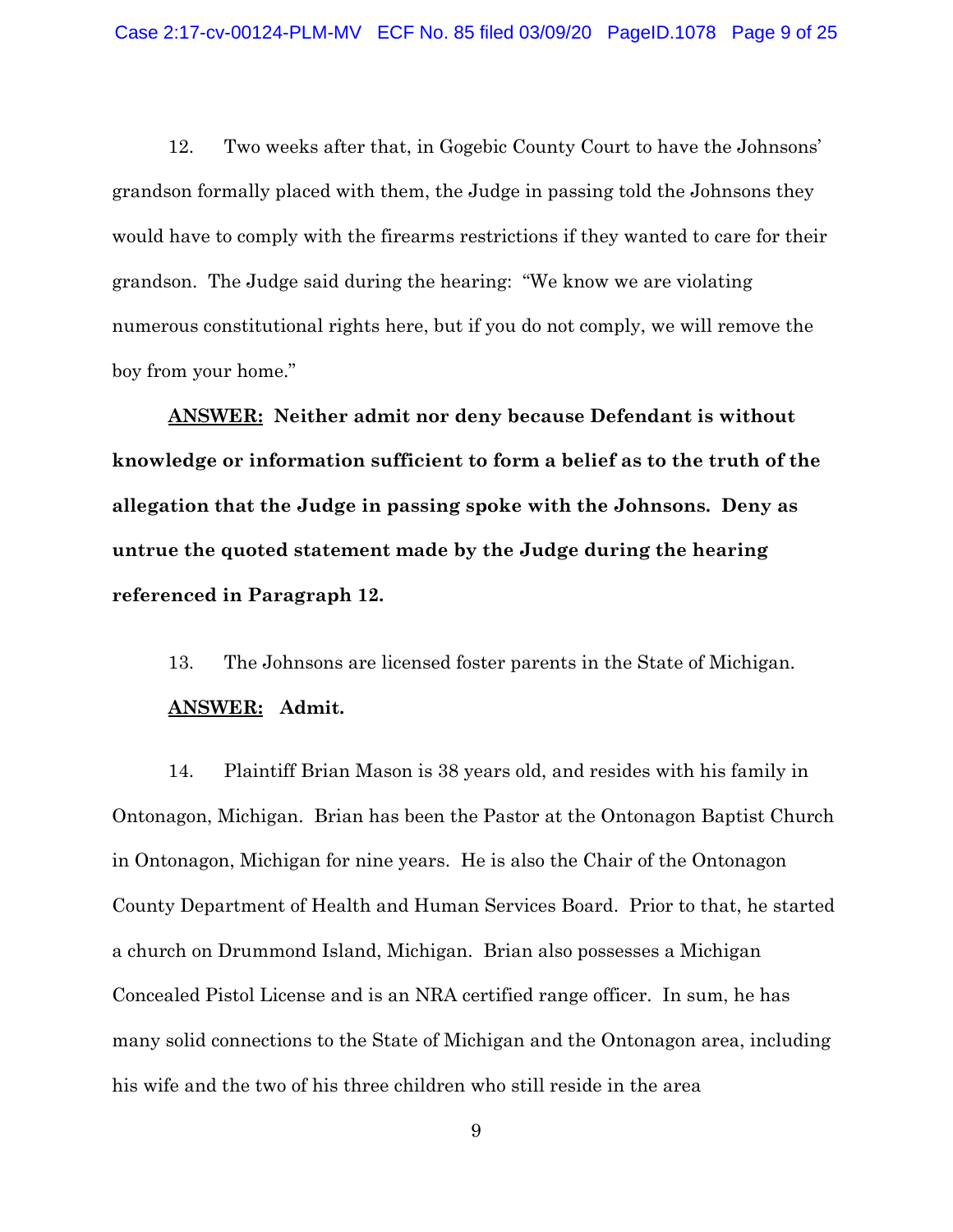**ANSWER: Deny Brian Mason is a "Plaintiff,"3 As this Court, in its August 14, 2018 Opinion (Doc. 48) determined, the Masons lack standing "because they have failed to demonstrate actual present harm or a significant possibility of future harm." (Doc. 48, PageID.911.) In their Amended Complaint, Plaintiffs do not assert the Brian Mason has a present harm or significant possibility of future harm. Accordingly, this Court's previous determination that the Masons lack standing continues to apply to Plaintiffs' amended complaint. To the extent Paragraph 14 makes allegations of fact such that this Court requires additional response, Defendant neither admits nor denies the remaining allegations contained in Paragraph 14 because Defendant is without knowledge or information sufficient to form a belief as to their truth.** 

15. Plaintiff Naomi Mason resides with her family in Ontonagon, Michigan, is a published author and substitute librarian in Ontonagon, and thus has strong connections to Ontonagon and the State of Michigan.

<sup>3</sup> On March 2, 2020, counsel for the parties conferenced to discuss the Court's August 14, 2018 Opinion and Order (Doc. 48). Defendants assert this Opinion and Order preclude Plaintiffs from again relitigating the following claims in their amended complaint: (1) the Masons have standing as Plaintiffs, (2) Plaintiffs' Count II – Equal Protection claim, and (3) Plaintiffs' Count III – Substantive Due Process claim. Plaintiffs' counsel agrees the inclusion of the Masons and Counts II and III within Plaintiffs' amended complaint are for purposes of preserving appeal and are not raised as claims to be relitigated and redetermined by this Court. The parties agree this Court's Opinion and Order entered on August 14, 2018, apply to Plaintiffs' amended complaint.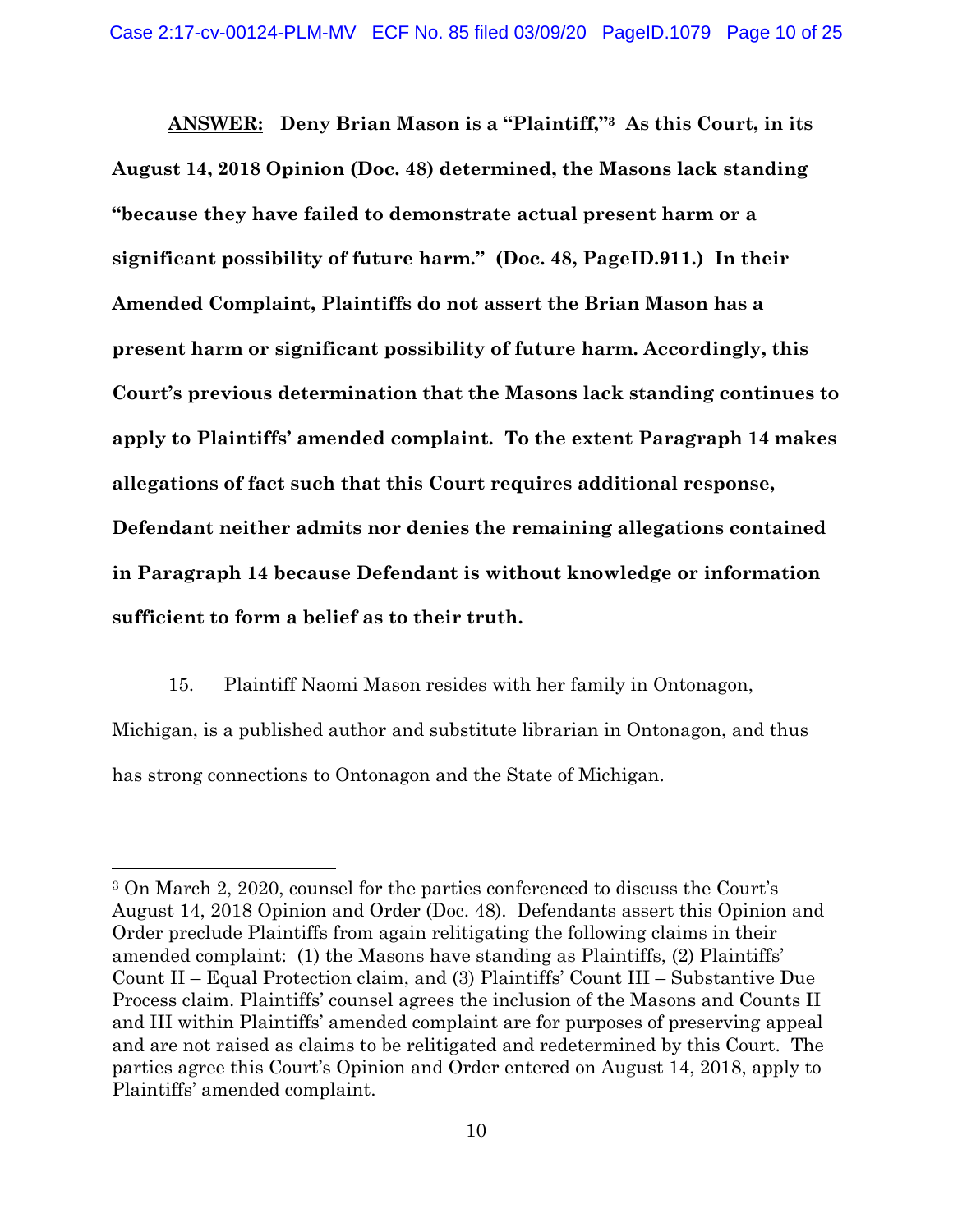**ANSWER: Deny Naomi Mason is a "Plaintiff" as this Court, in its August 14, 2018 Opinion (Doc. 48), determined the Masons lack standing "because they have failed to demonstrate actual present harm or a significant possibility of future harm." (Doc. 48, PageID.911.) In their amended complaint, Plaintiffs do not assert Brian Mason has a present harm or significant possibility of future harm. Accordingly, this Court's previous determination that the Masons lack standing continues to apply to Plaintiffs' Amended Complaint. To the extent Paragraph 14 makes allegations of fact such that this Court requires additional response, Defendant neither admits nor denies the remaining allegations contained therein because Defendant is without knowledge or information sufficient to form a belief as to their truth.** 

16. The Johnsons and the Masons are allowed to possess and bear firearms in Michigan generally, but are prohibited by the MDHHS rule complainedof herein from possessing and bearing readily-available firearms for self-defense so long as they currently are foster parents or plan to be foster parents in the future.

**ANSWER: Deny that the Mich. Admin. Code R. 400.9415 complained of prevents the Johnsons and/or Masons from possessing and bearing readily available firearms for self-defense so long as they currently are foster parents or plan to be foster parents in the future. Neither admit nor deny the remainder of the allegations in paragraph 16 because Defendant is without knowledge or information sufficient to form a belief as to their**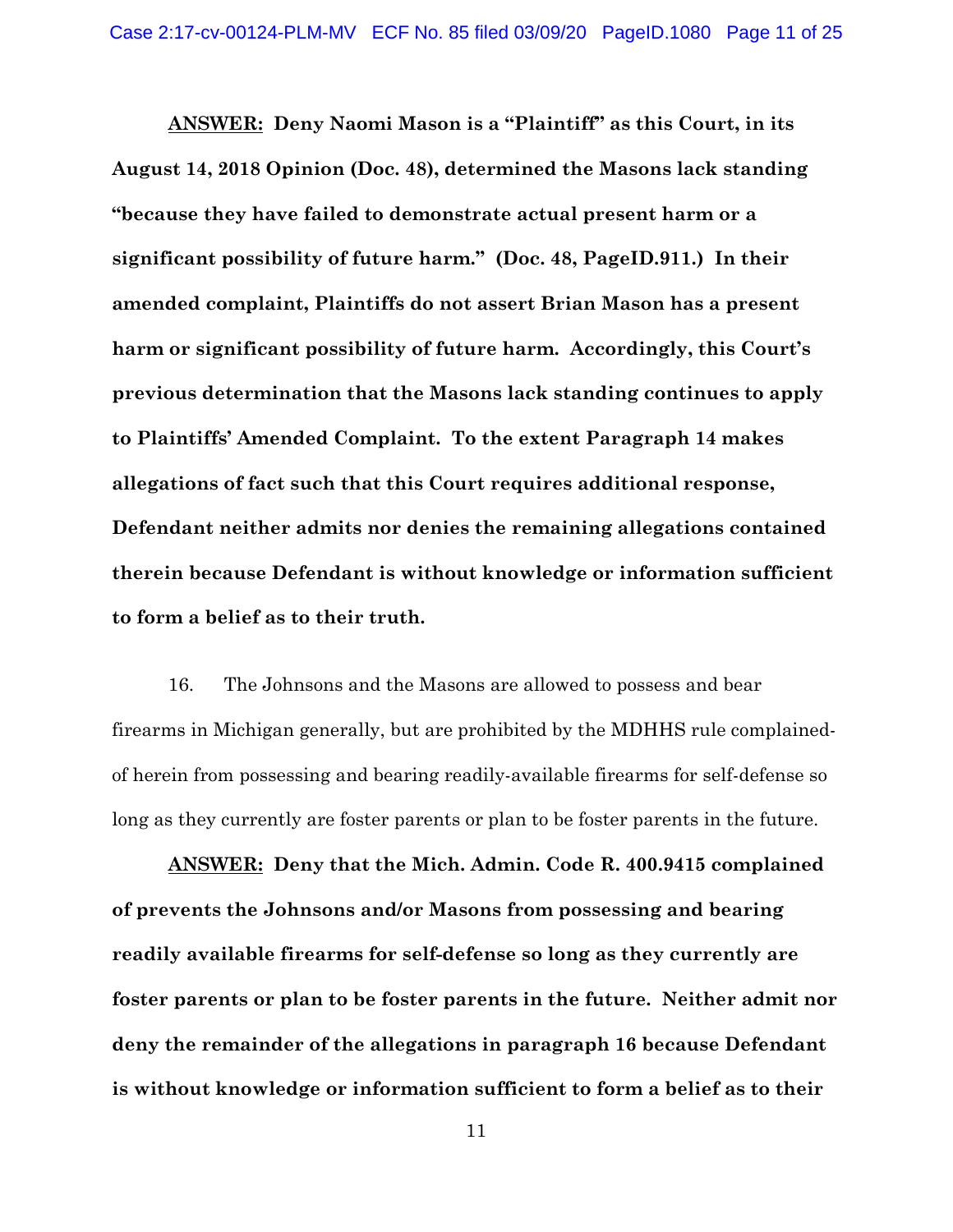**truth. To the extent that this paragraph states a legal conclusion about the effect of a Department policy, no response is required.** 

17. The Johnsons would possess and bear loaded and readily-available firearms for self-defense and defense of family, but refrain from doing so because they fear their foster child/grandchild or other foster children being taken away from them by the State, and/or being prohibited from being foster parents in the future, all due to the MDHHS rule complained-of herein.

**ANSWER**: **Neither admit nor deny the allegations in paragraph 17 because Defendant is without knowledge or information sufficient to form a belief as to their truth.** 

18. The Masons would become foster parents in the State of Michigan, but have refrained from doing so, because they know that if they do they would be prohibited from possessing and bearing loaded and readily-available firearms for self-defense, and defense of family, at the risk of their foster children being taken away from them by the State, and/or being prohibited from being foster parents in the future, all due to the MDHHS rule complained-of herein.

**ANSWER**: **Although the Masons were dismissed from this action (Doc. 48, PageID.931) and are no longer parties, and no response to this allegation is required, Defendant neither admits nor denies the allegations in paragraph 18 because Defendant is without knowledge or information sufficient to form a belief as to their truth.**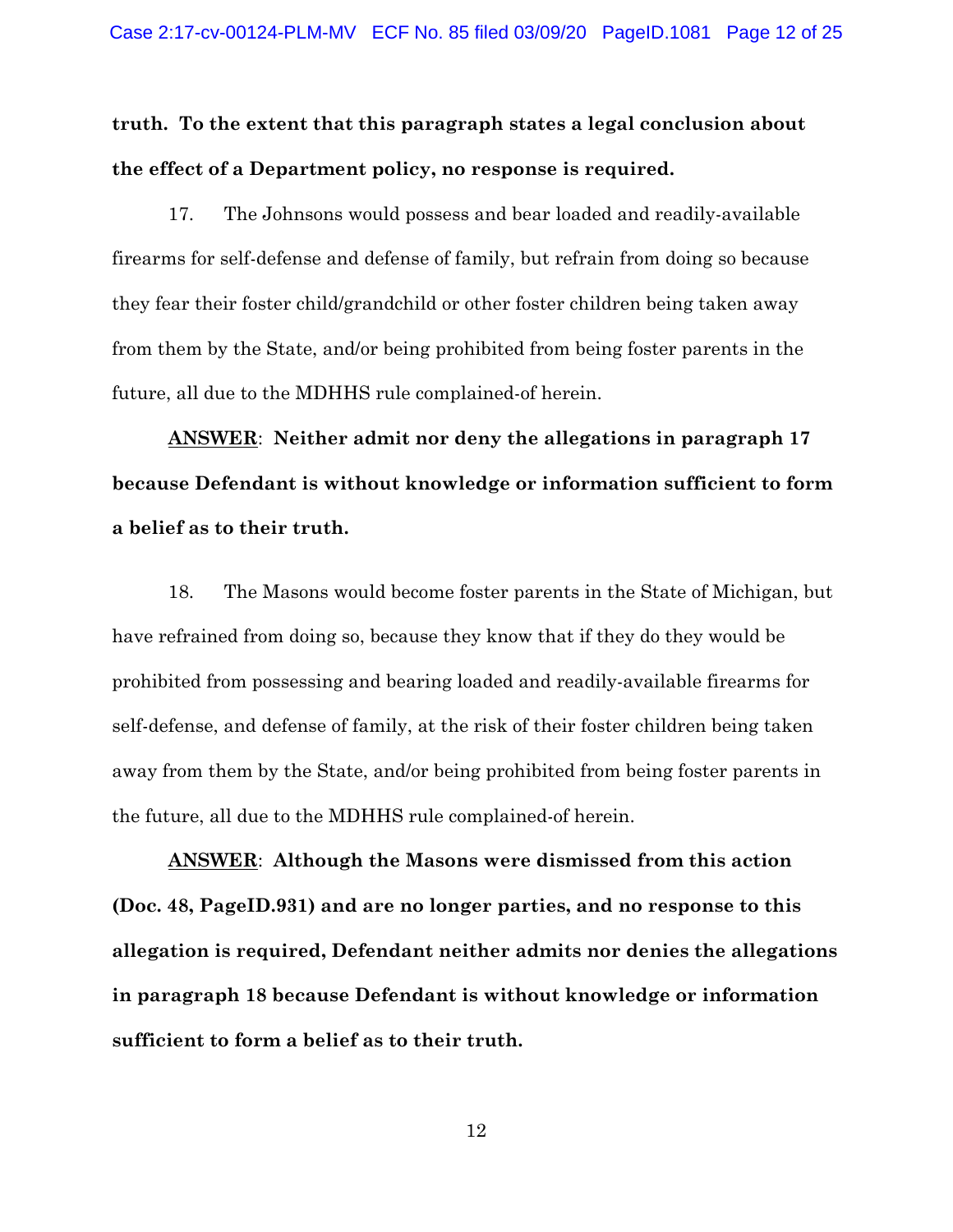19. SAF is a non-profit membership organization incorporated under the laws of Washington with its principal place of business in Bellevue, Washington. SAF's membership includes foster parents residing in Michigan. SAF has over 650,000 members and supporters nationwide. The purposes of SAF include education, research, publishing, advocacy, and legal action focusing on the Constitutional right privately to own, possess, and bear firearms. SAF brings this action on behalf of itself and its members.

**ANSWER: Admit that SAF is a non-profit membership organization incorporated in Washington. Defendant, however, is without knowledge or information sufficient to form a belief as to the truth of the remainder of the allegations in Paragraph 19.**

20. Members of SAF who are or would be foster parents would bear loaded and readily-available handguns for self-defense, but refrain from doing so because they fear their foster children being taken away from them by the State, and/or being prohibited from being foster parents in the future, all due to the MDHHS rule complained-of herein.

**ANSWER**: **Neither admit nor deny because Defendant is without information sufficient to form a belief as to the truth of the allegations in Paragraph 20. To the extent that this paragraph states a legal conclusion about the effect of a Department policy, no response is required.** 

21. William and Jill Johnson are members of SAF.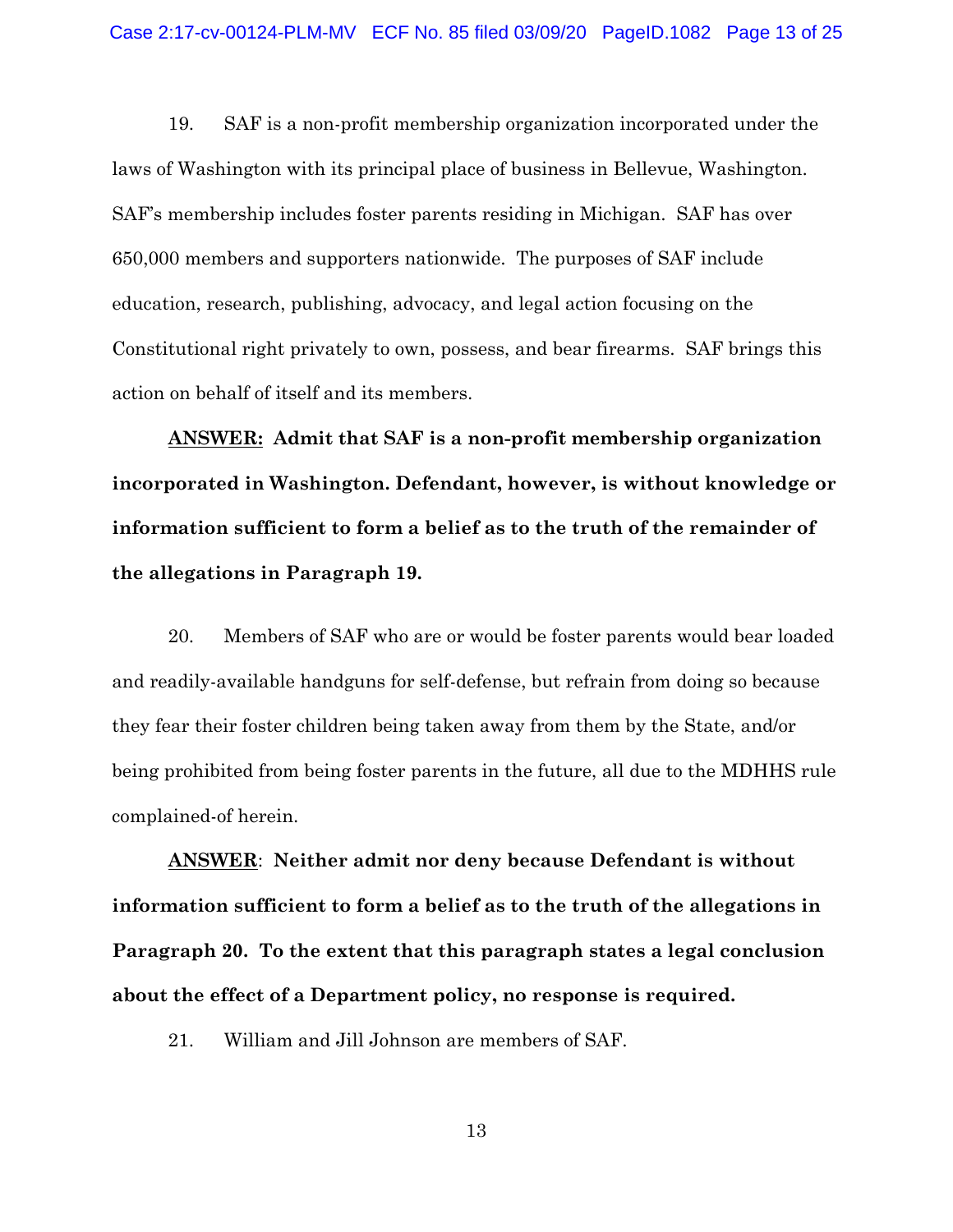**ANSWER**: **Neither admit nor deny because Defendant is without information sufficient to form a belief as to the truth of the allegations in Paragraph 21.**

22. Brian and Naomi Mason are members of SAF. They are named in this Amended Complaint for the purposes of appeal.

**ANSWER**: **This paragraph states legal conclusions and/or arguments, rather than making allegations of fact, therefore no response is necessary. Although the Masons were dismissed from this action (Doc. 48, PageID.931) and are no longer parties, no response to this allegation is required. To the extent it makes allegations of fact such that a response is required by this Court, Defendant neither admits nor denies for the reason that he is without knowledge or information sufficient to form a belief about the truth of this allegation.**

#### **DEFENDANT**

23. Defendant Lyon is the Director of the Michigan Department of Health and Human Services. In Lyon's official capacity, he is responsible for enforcing certain Michigan's laws, customs, practices, and policies, specifically those challenged herein. In that capacity, Lyon is presently enforcing the laws, customs, practices and policies complained of in this action. Specifically, Lyon is the authority charged with processing and administering the foster parenting system in Michigan. He is sued in his official capacity.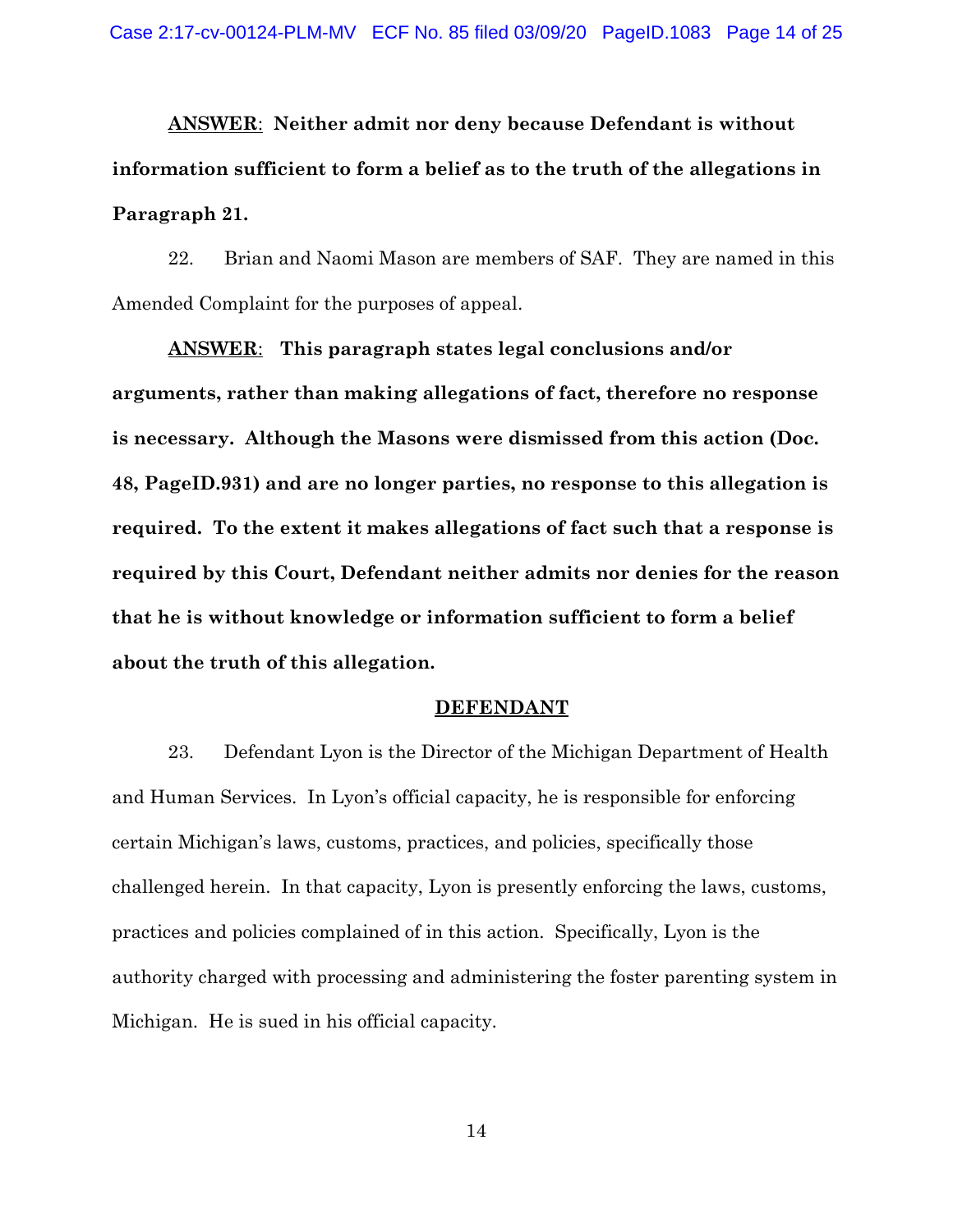**ANSWER: Deny Nick Lyon is presently the Director of the Michigan Department of Health and Human Services. Fed. R. Civ. P. 25(d) provides Nick Lyon's successor, Robert Gordon, is automatically substituted as a party. Accordingly, Defendant admits Robert Gordon is the Director of the Department, and, in his official capacity, administers the foster care system in Michigan and that is being sued in his official capacity. Further admitted that Robert Gordon, in his official capacity, is responsible for and presently is enforcing Mich. Admin. Code R. 400.9415. Denied insofar as there are no laws, customs or policies at issue or being challenged in this case other than Mich. Admin. Code R. 400.9415.** 

### **CONSTITUTIONAL PROVISIONS**

24. The Second Amendment provides: A well-regulated Militia, being necessary to the security of a free State, the right of the people to keep and bear Arms, shall not be infringed. U.S. Const. amend. II.

**ANSWER: Admit Paragraph 24 accurately quotes the U.S. Const. amend II.** 

25. The Second Amendment "is fully applicable against the States." *McDonald v. City of Chicago*, 561 U.S. 3025, 130 S. Ct. 3020, 3026 (2010).

**ANSWER**: **Admit that the due process clause of the Fourteenth Amendment incorporates the Second Amendment right recognized by**  *Heller***, deny the allegation as cited. See,** *Mc Donald v. City of Chicago***, 561 U.S., 742, 791 (2010).**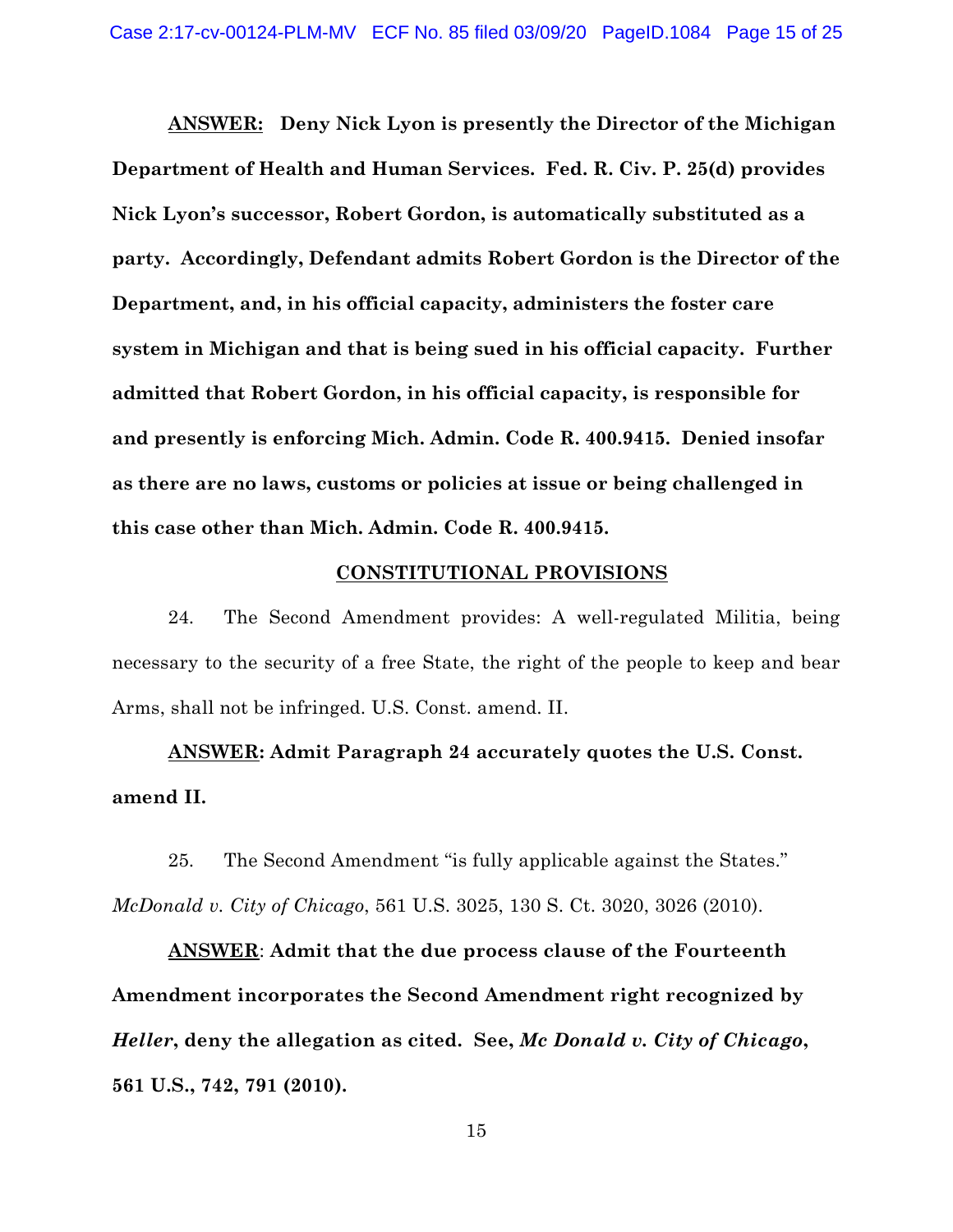26. Section 1 of the Fourteenth Amendment provides, in relevant part: No state shall make or enforce any law which shall abridge the privileges or immunities of citizens of the United States; nor shall any state deprive any person of life, liberty, or property, without due process of law; nor deny to any person within its jurisdiction the equal protection of the laws. U.S. Const. amend. XIV.

**ANSWER: Admit Paragraph 26 accurately quotes portions of the Fourteenth Amendment of the United States Constitution.**

### **STATE LAW**

27. As of February 3, 2020, Michigan DHHS Foster Care Rules state, in relevant part, as amended:

R 400.9415 Hazardous materials and firearm storage.

Rule 415.

(1) Federal standards for a foster family or group home include specific safety requirements for weapons, pools, hot tubs, and spas, as these pose a particular preventable danger to children. \*\*\*

(3) Unless carried in the home as permitted by law, firearms and ammunition must be stored as follows:

(a) Firearms must be all of the following:

(i) Locked in compliance with 1 of the following:

- (A) By a cable-lock.
- (B) By a trigger-lock.
- (C) In a gun safe.
- (D) A solid metal gun case.
- (E) A solid wood gun case.
- (ii) Unloaded.
- (iii) Separate from ammunition.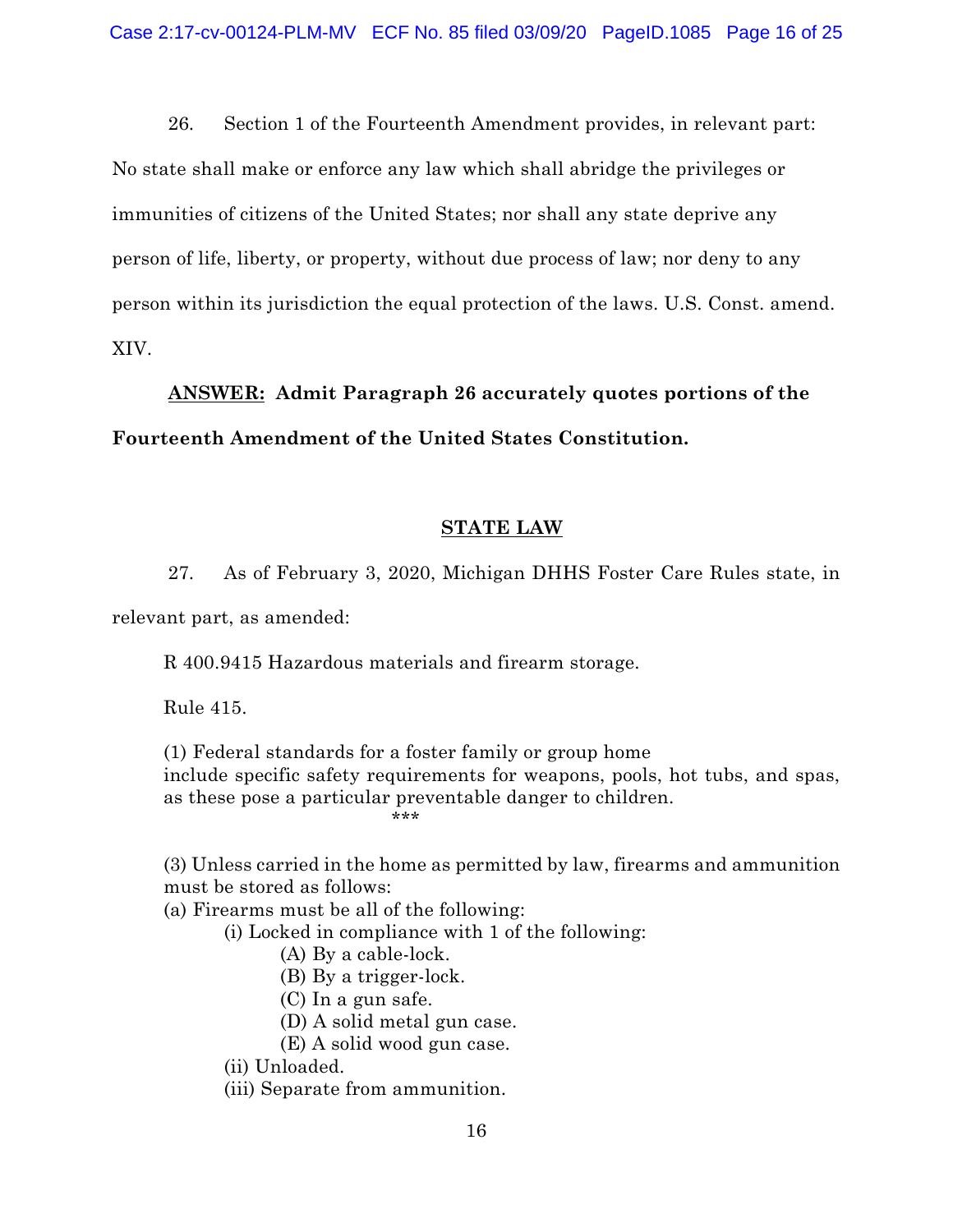(iv) Inaccessible to children. (b) Ammunition must be stored in a locked location and inaccessible to children.

**ANSWER**: **Admit Plaintiff has cited a portion of Mich. Admin. Code R. 400.9415, as amended and effective on January 10, 2020.** 

### **COUNT I – VIOLATION OF RIGHT TO KEEP AND BEAR FIREARMS (U.S. CONST. AMENDS. II AND XIV; 42 U.S.C. § 1983)**

28. Paragraphs 1 through 27 are realleged and incorporated herein by reference.

**ANSWER**: **Defendant incorporates all prior responses as if fully restated herein.** 

29. Mich. Admin. Code R. 400.9415(3), and all other Michigan statutory language, which functionally restricts foster parents, and would-be foster parents, the rights and privileges of possessing and bearing readily-available firearms for self-defense and defense of family based solely on their status as foster parents, on their face and as applied, violate the Plaintiffs' individual right to possess and carry firearms for self-defense and defense of family as secured by the Second Amendment to the United States Constitution.

**ANSWER**: **Deny. To the extent this paragraph states legal conclusions and/or arguments, rather than making allegations of fact, no response is necessary.**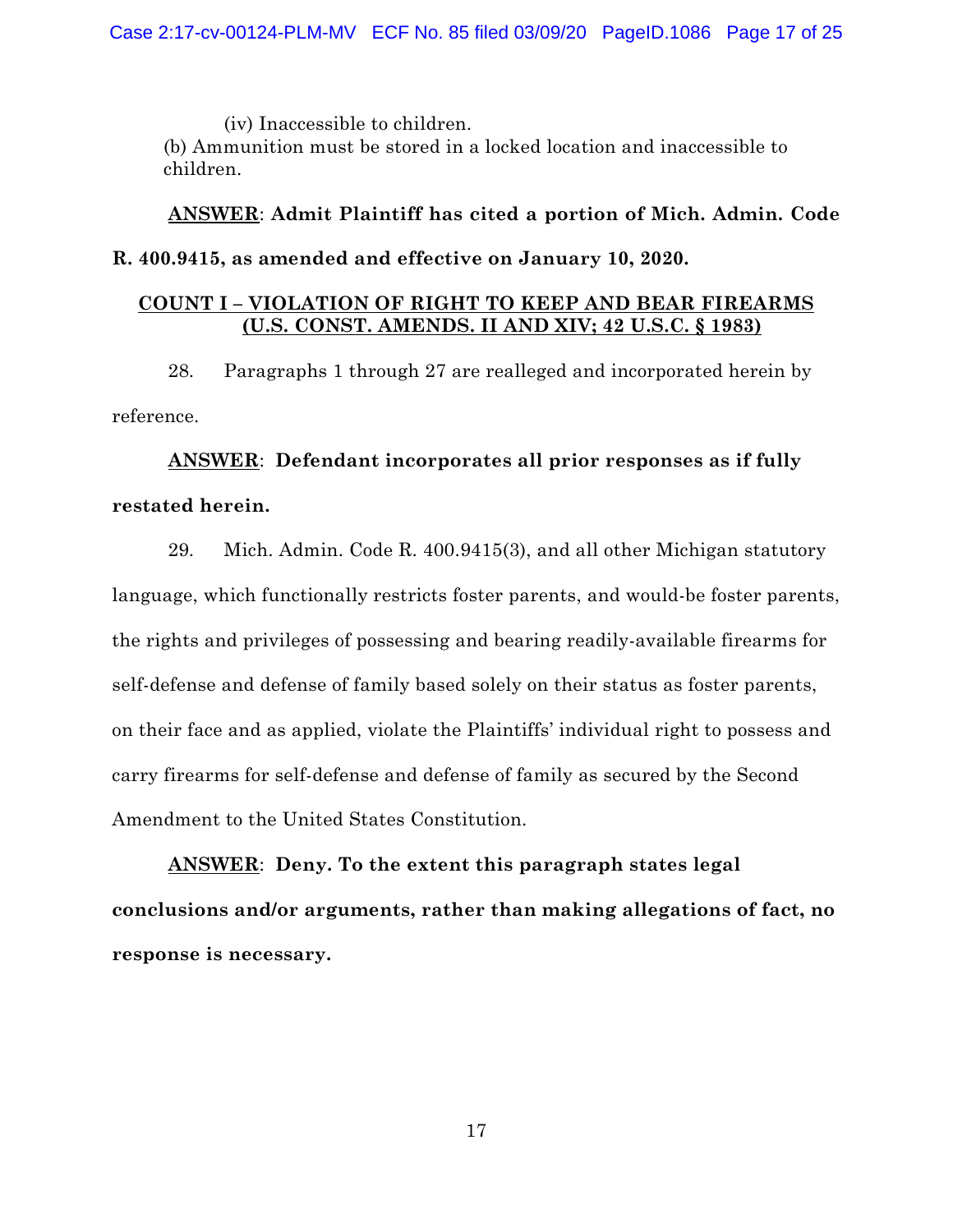# **COUNT II – VIOLATION OF EQUAL PROTECTION (U.S. CONST. AMEND. XIV; 42 U.S.C. §§ 1981(a), 1983) (preserved for appeal)**

30. Paragraphs 1 through 29 are realleged and incorporated herein by reference.

**ANSWER: Defendant incorporates all prior responses as if fully restated here.** 

31. The MDHHS Rule 400.9415(3), and all other Michigan statutory language which restricts foster parents, and would-be foster parents, the rights and privileges of possessing and bearing firearms for self-defense and defense of family based solely on their status as foster parents, on their face and as applied, are unconstitutional denials of equal protection of the laws and are in violation of the Equal Protection Clause of the Fourteenth Amendment to the United States Constitution.

**ANSWER: Deny. Count II of Plaintiffs' Complaint, Violation of Equal Protection, was dismissed by this Court, with prejudice, on August 14, 2018. (Doc. 48, PageID.931.) This Court determined Plaintiffs are not a "suspect class" which would qualify them for protection under the Equal Protection Clause.4 (***Id***., PageID.928-929.)** 

<sup>4</sup> See FN3.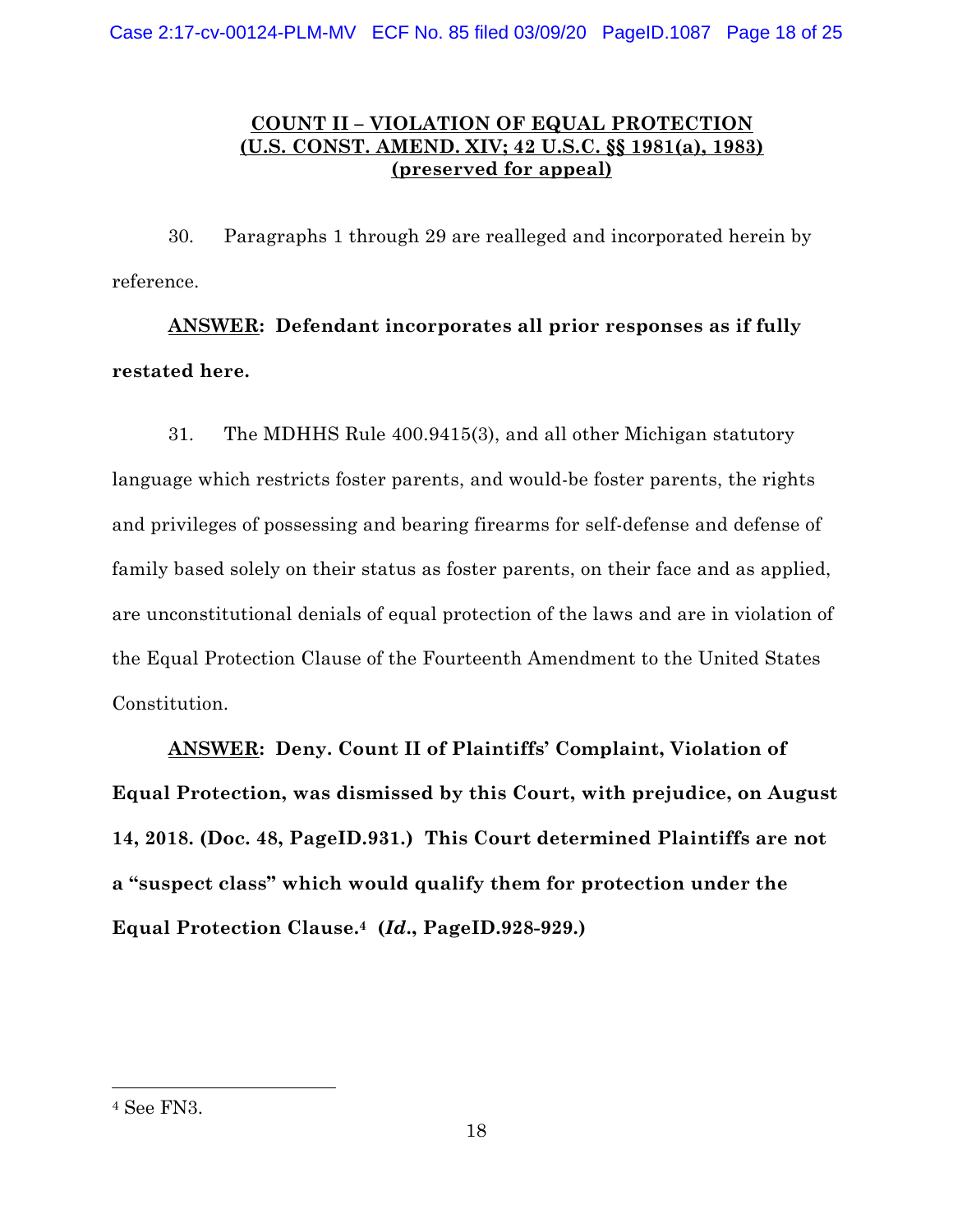## **COUNT III – VIOLATION OF SUBSTANTIVE DUE PROCESS (U.S. CONST. AMEND. XIV; 42 U.S.C. §§ 1981(a), 1983) (preserved for appeal)**

32. Paragraphs 1 through 31 are realleged and incorporated herein by reference.

**ANSWER: Defendant incorporates all prior responses as if fully restated herein.** 

33. The MDHHS Rule 400.9415(3), and all other Michigan statutory language, which restricts foster parents, and would-be foster parents, the rights and privileges of possessing and bearing firearms for self-defense and defense of family based solely on their status as foster parents, on their face and as applied, are unconstitutional denials of their fundamental substantive due process rights, and are in violation of the Due Process Clause of the Fourteenth Amendment to the United States Constitution.

**ANSWER: Deny. Count III of Plaintiffs' Complaint, Substantive Due Process (U.S. Const. Amend. XIV; 42 U.S.C. §§ 1981(a), 1983), was dismissed by this Court, with prejudice, on August 14, 2018.5 (Doc. 48, PageID.931.)** 

### **FOR ALL COUNTS**

34. Paragraphs 1 through 33 are realleged and incorporated herein by reference.

<sup>5</sup> See FN3.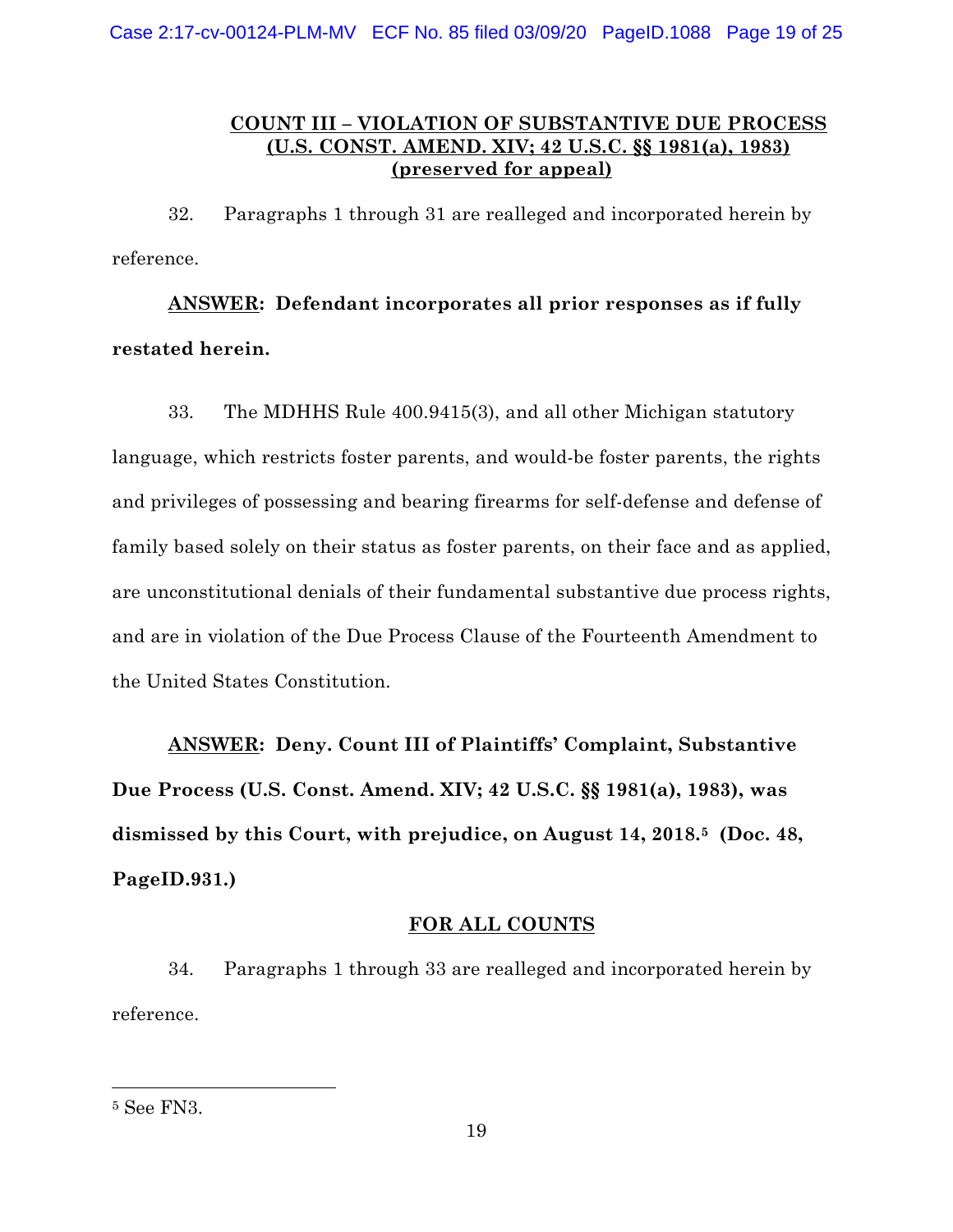**ANSWER: Defendant incorporates all prior responses as if fully restated herein.** 

35. A controversy exists as to whether the MDHHS Rule 400.9415(3) which restricts foster parents, and would-be foster parents, the rights and privileges of possessing and bearing readily available firearms for self-defense and defense of family based solely on their status as foster parents, is unconstitutional.

**ANSWER: Admit the parties have a controversy over the constitutionality of Mich. Admin. Code R. 400.9415(3). Defendant states the rule is constitutional. To the extent Paragraph 35 states a legal conclusion or grounds and/or argument, rather than making an allegation of fact, no response is necessary**.

36. A declaration from this Court would settle this issue.

**ANSWER**: **This paragraph states a legal conclusion and/or argument, rather than making an allegation of fact, therefore no response is necessary. To the extent it makes allegations of fact such that a response is required by this Court, Defendant neither admits nor denies because he lacks sufficient for the reason that he is without knowledge or information sufficient to form a belief about the truth of this allegation.** 

37. A declaration would also serve a useful purpose in clarifying the legal issues in dispute.

**ANSWER:** T**his paragraph states a legal conclusion and/or argument,**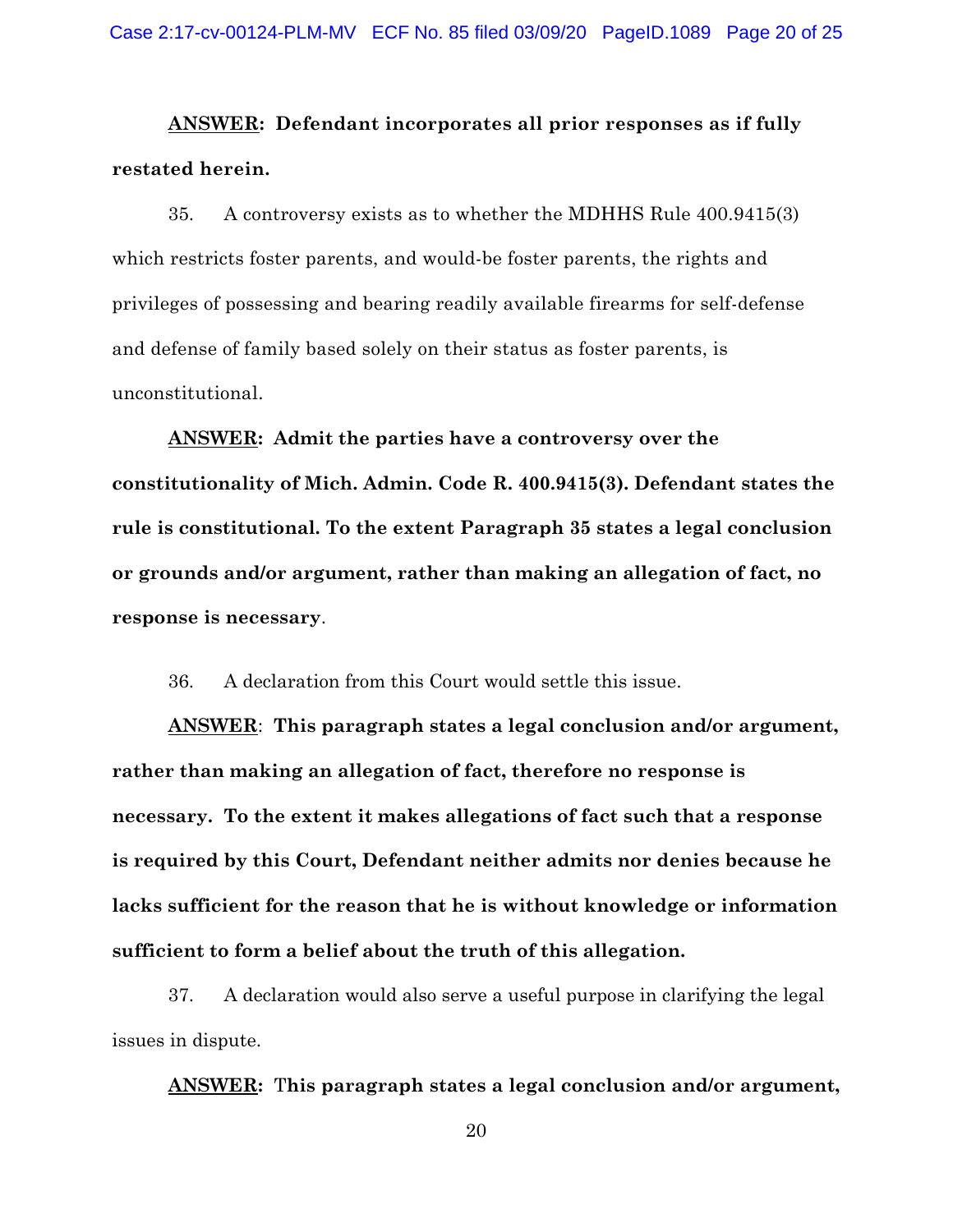**rather than making an allegation of fact, therefore no response is necessary. To the extent it makes allegations of fact such that a response is required by this Court, Defendant admits.** 

38. The Plaintiffs seek a declaration that the MDHHS Rule 400.9415(3) which restricts foster parents, and would-be foster parents, the rights and privileges of possessing and bearing readily available firearms for self-defense and defense of family based solely on their status as foster parents, is unconstitutional.

**ANSWER: This paragraph states a legal conclusion and/or argument, rather than making an allegation of fact, therefore no response is necessary. To the extent it makes allegations of fact such that a response is required by this Court, Defendant denies Mich. Admin. Code R. 400.9415 is unconstitutional.** 

39. In the absence of an injunction, the unlawful MDHHS Rule 400.9415(3) would continue to be enforced and would prevent the Johnsons and Masons, and SAF's members who are foster parents, or would-be foster parents, residing in Michigan from possessing or bearing a readily-available firearm that any otherwise-qualified Michigan residents may possess and bear for defense of self or family.

**ANSWER: This paragraph states legal conclusions and/or arguments, rather than making allegations of fact, therefore no response is necessary. To the extent it makes allegations of fact such that a response is required by this Court, Defendant denies.**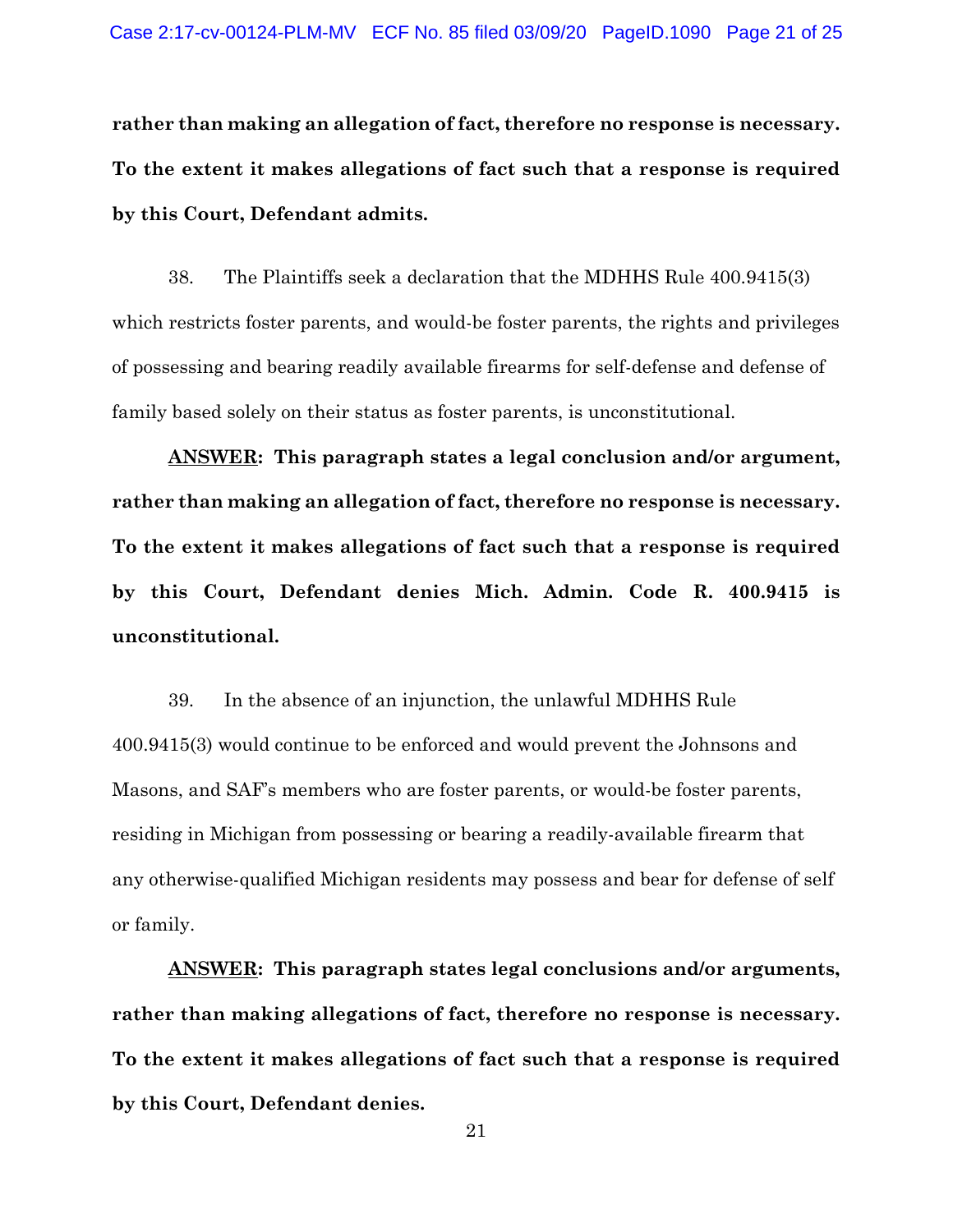40. The Plaintiffs would continue to suffer irreparable injury if the Court does not issue an injunction.

**ANSWER: This paragraph states legal conclusions and/or arguments, rather than making allegations of fact, therefore no response is necessary. To the extent it makes allegations of fact such that a response is required by this Court, Defendant denies.** 

41. There is no adequate remedy at law because only a declaration and injunction, as opposed to monetary damages, would allow the Johnsons, Masons, and SAF's members who are foster parents, or would-be foster parents, residing in Michigan the opportunity to possess and bear a readily-available firearm for selfdefense.

**ANSWER: This paragraph states legal conclusions and/or arguments, rather than making allegations of fact, therefore no response is necessary. To the extent it makes allegations of fact such that a response is required by this Court, Defendant denies.**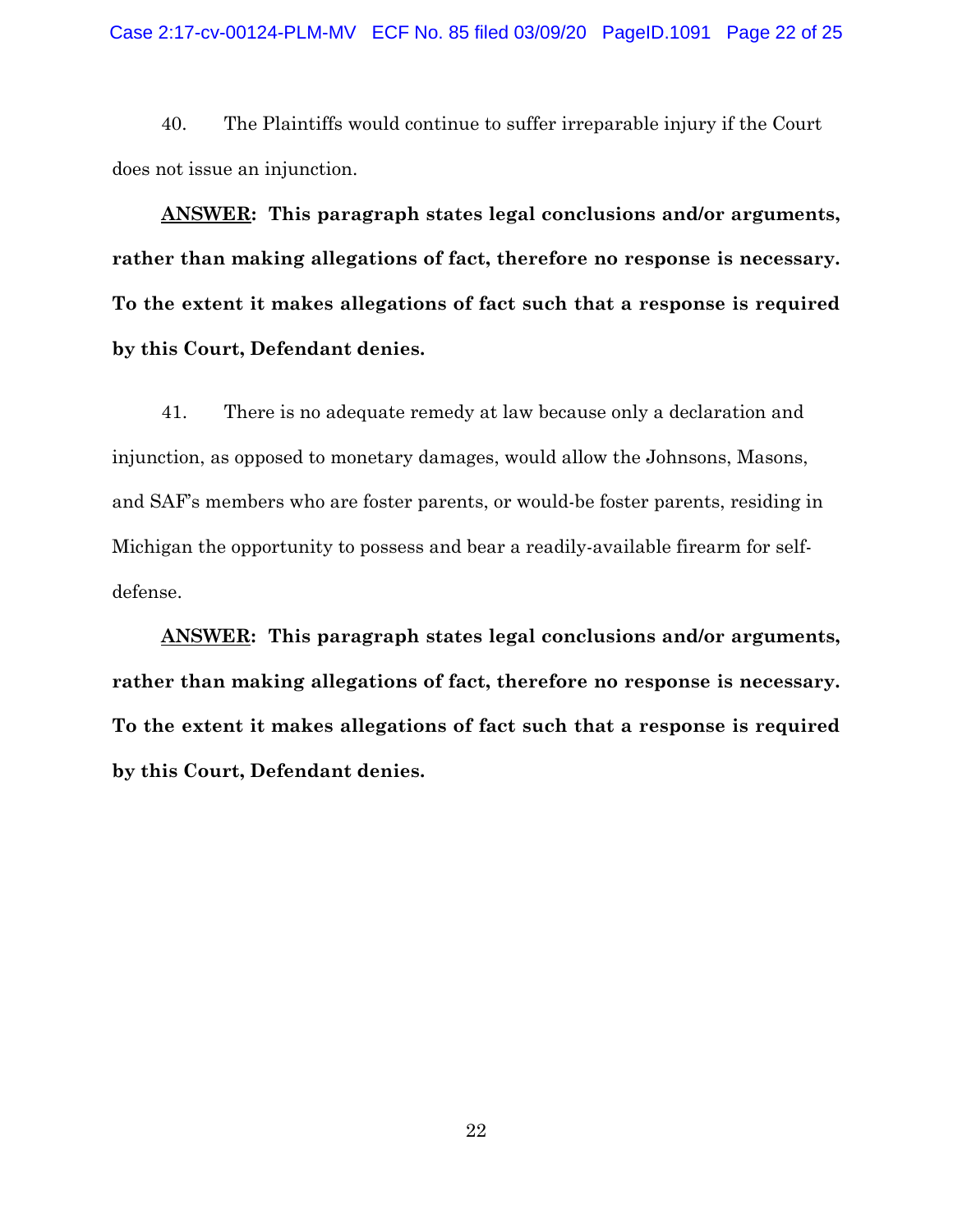WHEREFORE, Defendant respectfully requests that this Court enter judgment

in his favor, dismiss Plaintiffs' Amended Complaint with prejudice, and award

such other relief as this Court deems just and equitable.

Respectfully submitted,

 Dana Nessel Attorney General

/s/ Cassandra A. Drysdale-Crown Cassandra A. Drysdale-Crown Assistant Attorney General Attorney for Defendant Health, Education & Family Services Division P.O. Box 30758 Lansing, MI 48909 (517) 335-7603 drysdalecrownc@michigan.gov (P64108)

Dated: March 9, 2020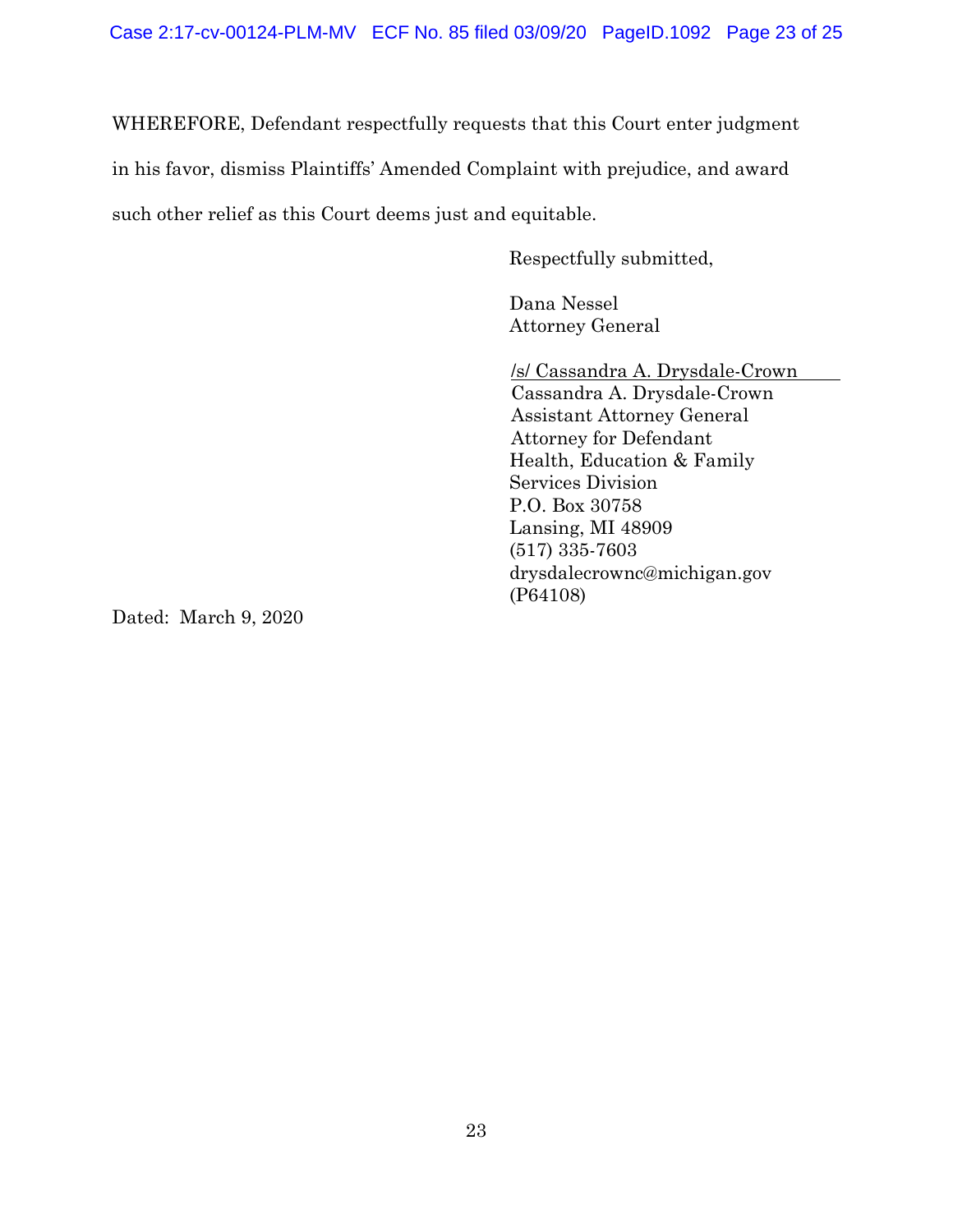### **AFFIRMATIVE DEFENSES**

Defendant, Director Robert Gordon, by and through his attorneys, and for his Special and/or Affirmative Defenses states:

1. Plaintiffs fail to state claims upon which relief can be granted.

2. Plaintiffs lack standing to assert some or all their claims.

3. Count II and III of Plaintiffs' Amended Complaint are barred by res judicata. This Court previously dismissed both counts with prejudice. (Doc. 48, PageID.931.)

4. Plaintiffs Brian Mason and Naomi Mason are barred by res judicata in reasserting standing because this Court previously dismissed both Plaintiffs without prejudice (Doc. 48, PageID.931), and Plaintiffs fail to assert grounds for standing that differ from their complaint filed on July 17, 2017 (Doc. 1).

5. Plaintiffs' claims are barred on grounds of collateral estoppel.

6. Plaintiffs' claims are barred on grounds of laches.

7. Plaintiffs' claims are barred on grounds of mootness.